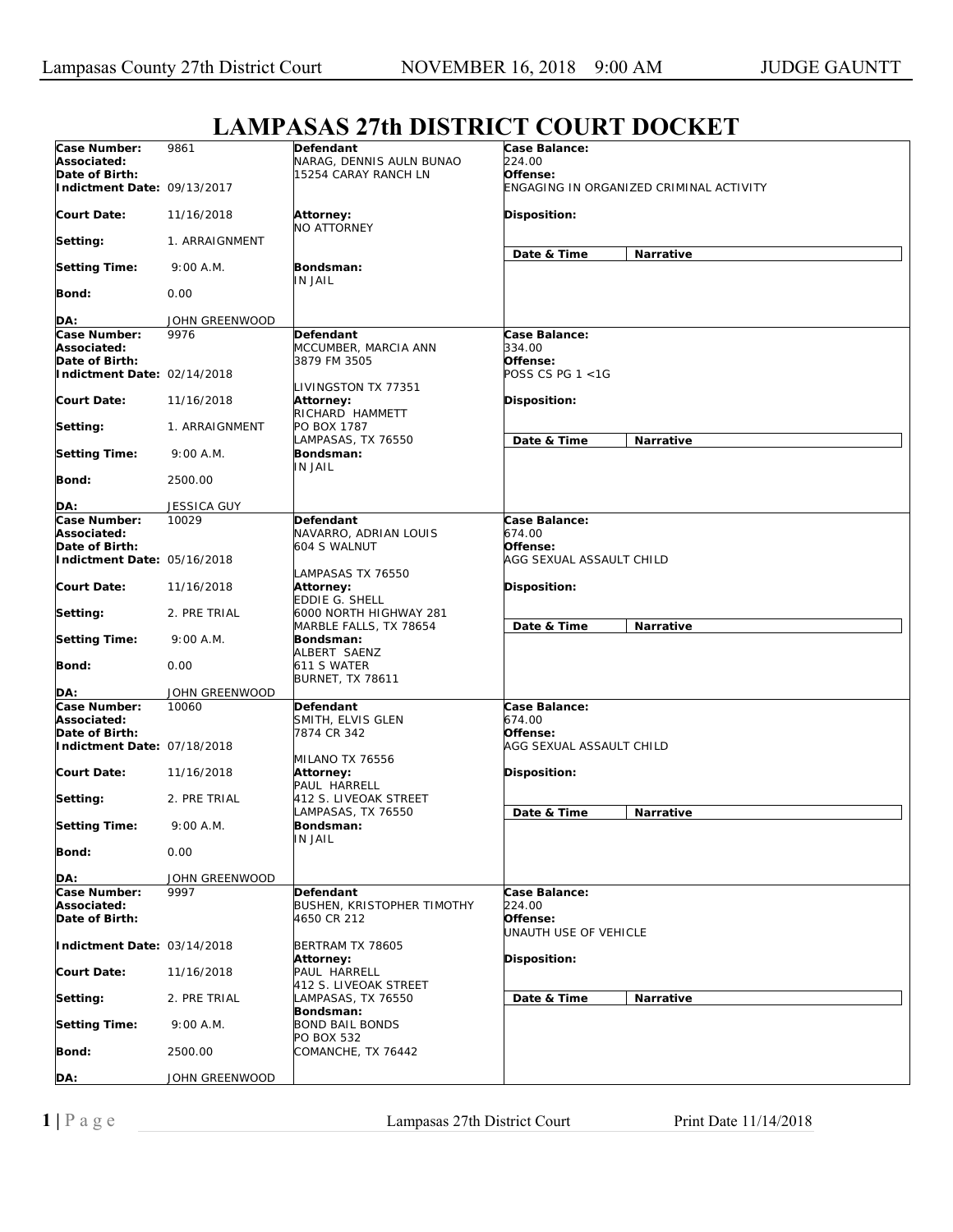| Case Number:                | 9967               | Defendant                       | Case Balance:                       |                                             |
|-----------------------------|--------------------|---------------------------------|-------------------------------------|---------------------------------------------|
| Associated:                 |                    | MEYER, DAVID FRANK              | 224.00                              |                                             |
| Date of Birth:              |                    | 2214 FM 3170                    | Offense:                            |                                             |
|                             |                    |                                 |                                     |                                             |
|                             |                    |                                 | $INSURANCE FRAUD > = $2,500 < $30K$ |                                             |
| Indictment Date: 01/10/2018 |                    | KEMPNER TX 76539                |                                     |                                             |
|                             |                    | Attorney:                       | Disposition:                        |                                             |
|                             |                    |                                 |                                     |                                             |
| Court Date:                 | 11/16/2018         | PAUL HARRELL                    |                                     |                                             |
|                             |                    | 412 S. LIVEOAK STREET           |                                     |                                             |
| Setting:                    | 2. PRE TRIAL       | LAMPASAS, TX 76550              | Date & Time                         | Narrative                                   |
|                             |                    |                                 |                                     |                                             |
|                             |                    | Bondsman:                       |                                     |                                             |
| <b>Setting Time:</b>        | 9:00 A.M.          | DAVIS BONDING COMPANY           |                                     |                                             |
|                             |                    | 817 WATER #121                  |                                     |                                             |
| Bond:                       | 0.00               | KERRVILLE, TX 78028             |                                     |                                             |
|                             |                    |                                 |                                     |                                             |
|                             |                    |                                 |                                     |                                             |
| DA:                         | JOHN GREENWOOD     |                                 |                                     |                                             |
| Case Number:                | 10091              | <b>Defendant</b>                | Case Balance:                       |                                             |
|                             |                    |                                 |                                     |                                             |
| Associated:                 |                    | CORONADO, FIDENCIO              | 224.00                              |                                             |
| Date of Birth:              |                    | 1101 E AVE F                    | Offense:                            |                                             |
|                             |                    |                                 |                                     | SEX OFFENDERS DUTY TO REGISTER LIFE/90 DAY  |
|                             |                    |                                 |                                     |                                             |
| Indictment Date: 09/12/2018 |                    | LAMPASAS TX 76550               |                                     |                                             |
|                             |                    | Attorney:                       | Disposition:                        |                                             |
| Court Date:                 | 11/16/2018         | EDDIE SHELL                     |                                     |                                             |
|                             |                    |                                 |                                     |                                             |
|                             |                    | 6000 N HWY 281                  |                                     |                                             |
| Setting:                    | 2. PRE TRIAL       | MARBLE FALLS, TX 78654          | Date & Time                         | Narrative                                   |
|                             |                    | Bondsman:                       | 11/05/2018                          | <b>SUPPRESSION HEARING SET FOR</b>          |
|                             |                    |                                 |                                     |                                             |
| <b>Setting Time:</b>        | 9:00 A.M.          | IN JAIL                         | 8:35 A.M.                           | 12/21/18 AT 1:30 PM                         |
|                             |                    |                                 |                                     |                                             |
| Bond:                       | 0.00               |                                 |                                     |                                             |
|                             |                    |                                 |                                     |                                             |
|                             |                    |                                 |                                     |                                             |
| DA:                         | JOHN GREENWOOD     |                                 |                                     |                                             |
| Case Number:                | 10090              | <b>Defendant</b>                | Case Balance:                       |                                             |
| Associated:                 |                    | SHANKS, JOSEPH RAYMOND          | 284.00                              |                                             |
|                             |                    |                                 |                                     |                                             |
| Date of Birth:              |                    | 486 CR 123                      | Offense:                            |                                             |
|                             |                    |                                 | POSS CS PG 1 <1G                    |                                             |
| Indictment Date: 09/12/2018 |                    | <b>BUCKHOLTS TX 76518</b>       |                                     |                                             |
|                             |                    |                                 |                                     |                                             |
|                             |                    | Attorney:                       | Disposition:                        |                                             |
| Court Date:                 | 11/16/2018         | ZACH BOYD                       |                                     |                                             |
|                             |                    | PO BOX 870                      |                                     |                                             |
| Setting:                    | 2. PRE TRIAL       | COPPERAS COVE, TX 76522         | Date & Time                         | <b>Narrative</b>                            |
|                             |                    |                                 |                                     |                                             |
|                             |                    | Bondsman:                       |                                     |                                             |
| <b>Setting Time:</b>        | 9:00 A.M.          | ACE BAIL BONDS                  |                                     |                                             |
|                             |                    | 7850 CR 252                     |                                     |                                             |
|                             |                    |                                 |                                     |                                             |
| Bond:                       | 0.00               | <b>BERTRAM, TX 78605</b>        |                                     |                                             |
|                             |                    |                                 |                                     |                                             |
| DA:                         |                    |                                 |                                     |                                             |
|                             |                    |                                 |                                     |                                             |
|                             | JOHN GREENWOOD     |                                 |                                     |                                             |
| Case Number:                | 10081              | Defendant                       | Case Balance:                       |                                             |
| Associated:                 |                    | ERIKSEN, VERONICA LEE           | 284.00                              |                                             |
| Date of Birth:              |                    | 1113 E. 4TH                     | Offense:                            |                                             |
|                             |                    |                                 |                                     |                                             |
|                             |                    |                                 | POSS CS PG $1 > = 16 < 4G$          |                                             |
| Indictment Date: 08/15/2018 |                    | LAMPASAS TX 76550               |                                     |                                             |
|                             |                    | Attorney:                       | Disposition:                        |                                             |
|                             |                    |                                 |                                     |                                             |
| <b>Court Date:</b>          | 11/16/2018         | RALEIGH H VAN TREASE            |                                     |                                             |
|                             |                    | P.O. BOX 341045 AUSTIN TX 78734 |                                     |                                             |
| Setting:                    | 3. PLEA            | LAKEWAY, TX 78734               | Date & Time                         | Narrative                                   |
|                             |                    |                                 |                                     |                                             |
|                             |                    | Bondsman:                       |                                     |                                             |
| <b>Setting Time:</b>        | 9:00 A.M.          | <b>BOND BAIL BONDS</b>          |                                     |                                             |
|                             |                    | PO BOX 532                      |                                     |                                             |
| <b>Bond:</b>                | 3000.00            | COMANCHE, TX 76442              |                                     |                                             |
|                             |                    |                                 |                                     |                                             |
|                             |                    |                                 |                                     |                                             |
| DA:                         | JESSICA GUY        |                                 |                                     |                                             |
| Case Number:                | 10103              | Defendant                       | Case Balance:                       |                                             |
|                             |                    |                                 |                                     |                                             |
| Associated:                 |                    | CORONADO, AURELIO               | 224.00                              |                                             |
| Date of Birth:              |                    | 177 PR 4362                     | Offense:                            |                                             |
|                             |                    |                                 |                                     | ASSAULT FAMILY/HOUSEHOLD MEMBER W/PREV CONV |
|                             |                    |                                 |                                     |                                             |
| Indictment Date: 10/17/2018 |                    | LAMPASAS TX 76550               |                                     |                                             |
|                             |                    | Attorney:                       | Disposition:                        |                                             |
| Court Date:                 | 11/16/2018         | EDDIE G. SHELL                  |                                     |                                             |
|                             |                    | 6000 NORTH HIGHWAY 281          |                                     |                                             |
|                             |                    |                                 |                                     |                                             |
| Setting:                    | 3. PLEA            | MARBLE FALLS, TX 78654          | Date & Time                         | Narrative                                   |
|                             |                    | Bondsman:                       |                                     |                                             |
| <b>Setting Time:</b>        | 9:00 A.M.          | A-ACTION BONDS                  |                                     |                                             |
|                             |                    |                                 |                                     |                                             |
|                             |                    | 503 S LIVE OAK ST               |                                     |                                             |
| Bond:                       | 0.00               | LAMPASAS, TX 76550              |                                     |                                             |
|                             |                    |                                 |                                     |                                             |
|                             |                    |                                 |                                     |                                             |
| DA:                         | <b>JESSICA GUY</b> |                                 |                                     |                                             |
| $2 P \text{ age}$           |                    | Lampasas 27th District Court    |                                     | Print Date 11/14/2018                       |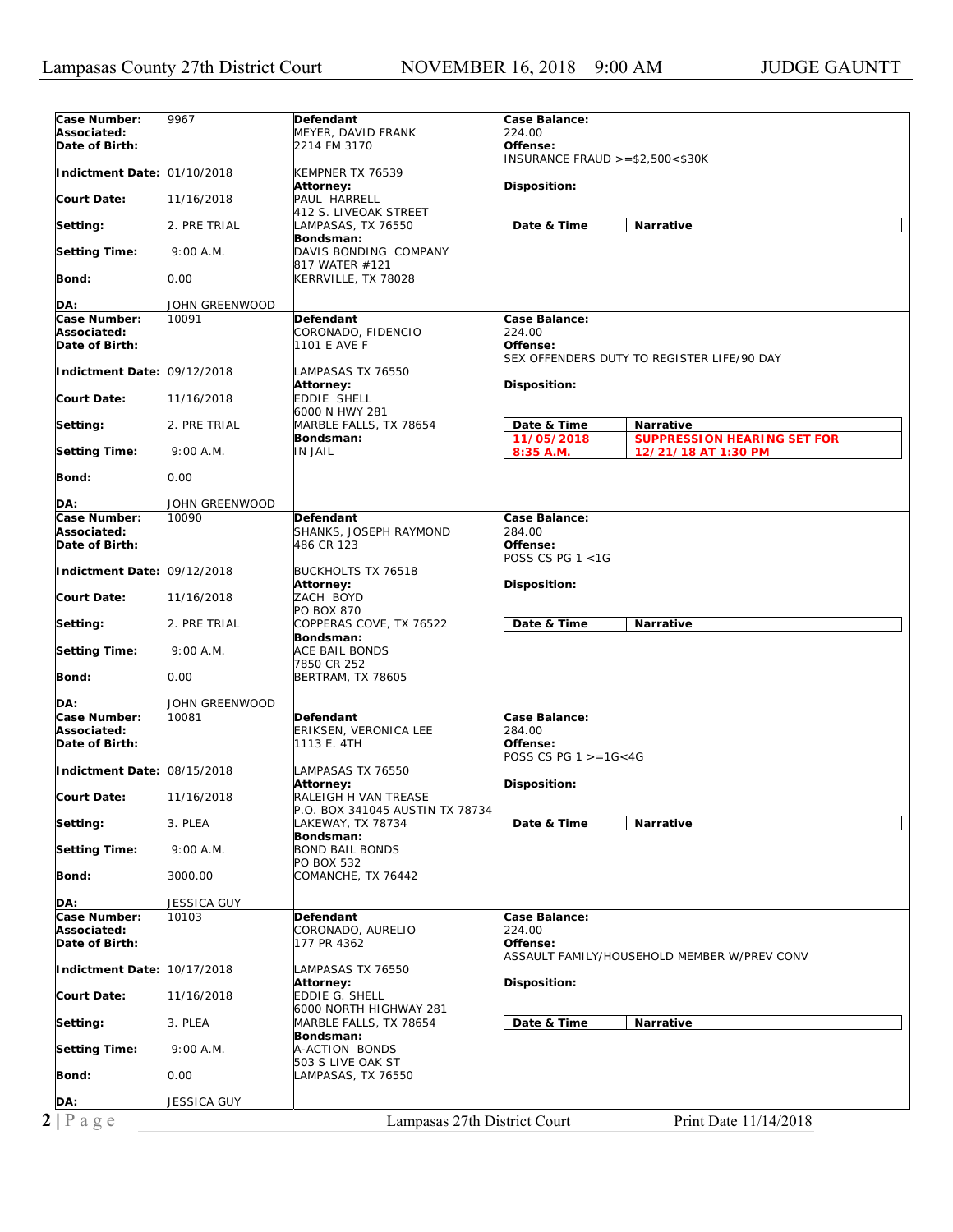| Date of Birth:<br>Offense:<br>177 PR 4362<br>ASSAULT FAMILY/HOUSEHOLD MEMBER W/PREV CONV<br>Indictment Date: 08/15/2018<br>LAMPASAS TX 76550<br><b>Attorney:</b><br>Disposition:<br>Court Date:<br><b>EDDIE G. SHELL</b><br>11/16/2018<br>6000 NORTH HIGHWAY 281<br>Date & Time<br>Narrative<br>Setting:<br>3. PLEA<br>MARBLE FALLS, TX 78654<br>Bondsman:<br>A-ACTION BONDS<br><b>Setting Time:</b><br>9:00 A.M.<br>503 S LIVE OAK ST<br>Bond:<br>2500.00<br>LAMPASAS, TX 76550<br><b>JESSICA GUY</b><br>DA:<br>Case Number:<br>Case Balance:<br>9444<br><b>Defendant</b><br>DAYTON, LORRIE ANITA<br>399.00<br>Associated:<br>Date of Birth:<br>Offense:<br>506 E. AVE. H<br>POSS CS PG1 <1G DFZ IAT<br>Indictment Date: 09/09/2015<br><b>Disposition:</b><br>Attorney:<br>Court Date:<br>11/16/2018<br>ZACHARY J. MORRIS<br>412 S. LIVEOAK STREET<br>Date & Time<br><b>Narrative</b><br>Setting:<br>3. PLEA<br>LAMPASAS, TX 76550<br>Bondsman:<br>IN JAIL<br><b>Setting Time:</b><br>9:00 A.M.<br>Bond:<br>2500.00<br>DA:<br><b>JESSICA GUY</b><br>Case Number:<br>Case Balance:<br>9840<br>Defendant<br>Associated:<br>DAYTON, LORRIE ANITA<br>224.00<br>506 E. AVE. H<br>Offense:<br>Date of Birth:<br>BAIL JUMPING AND FAIL TO APPEAR FELONY<br>Indictment Date: 01/01/1900<br><b>Disposition:</b><br>Attorney:<br>ZACHARY J. MORRIS<br>Court Date:<br>11/16/2018<br>412 S. LIVEOAK STREET<br>Date & Time<br>Narrative<br>3. PLEA<br>LAMPASAS, TX 76550<br>Setting:<br>Bondsman:<br><b>Setting Time:</b><br>9:00 A.M.<br>IN JAIL<br>Bond:<br>0.00<br><b>JESSICA GUY</b><br>DA:<br>Case Number:<br>9804<br>Case Balance:<br><b>Defendant</b><br>Associated:<br>MORELAND, KIMBERLY ANNE<br>224.00<br>Date of Birth:<br>838 LCR 463<br>Offense:<br>INJURY CHILD/ELDERLY/DISABLE W/INT SBI/MENTAL<br>Indictment Date: 05/17/2017<br><b>MEXIA TX 76667</b><br>Attorney:<br>Disposition:<br>PAUL HARRELL<br><b>Court Date:</b><br>11/16/2018<br>412 S. LIVEOAK STREET<br>Date & Time<br>Setting:<br>3. PLEA<br>LAMPASAS, TX 76550<br>Narrative<br>Bondsman:<br>Setting Time:<br><b>JIM TIMMONS</b><br>9:00 A.M.<br>1508 W. COMMERCE<br><b>Bond:</b><br>2500.00<br>SAN SABA, TX 76877<br>DA:<br>JOHN GREENWOOD<br>Case Number:<br>9966<br>Defendant<br>Case Balance:<br>Associated:<br>404.00<br>MALDONADO, JULIAANN NICOLE<br>Date of Birth:<br>Offense:<br>200 W RAILWAY<br>POSS CS PG 1 <1G<br>Indictment Date: 01/01/1900<br>LOMETA TX 76853<br>Disposition:<br>Attorney:<br><b>Court Date:</b><br><b>BILL PRICE</b><br>11/16/2018<br>408 SOUTH LIVE OAK<br>Date & Time<br>3. PLEA<br>Narrative<br>Setting:<br>LAMPASAS, TX 76550<br>Bondsman:<br>NITA'S BAIL BONDS DBA COX,<br><b>Setting Time:</b><br>9:00 A.M.<br>JUANITA<br>1004 W COMMERCE<br><b>Bond:</b><br>2500.00<br>BROWNWOOD, TX 76801<br>DA:<br>JOHN GREENWOOD<br>Lampasas 27th District Court | Case Number: | 10072 | Defendant         | Case Balance:         |
|--------------------------------------------------------------------------------------------------------------------------------------------------------------------------------------------------------------------------------------------------------------------------------------------------------------------------------------------------------------------------------------------------------------------------------------------------------------------------------------------------------------------------------------------------------------------------------------------------------------------------------------------------------------------------------------------------------------------------------------------------------------------------------------------------------------------------------------------------------------------------------------------------------------------------------------------------------------------------------------------------------------------------------------------------------------------------------------------------------------------------------------------------------------------------------------------------------------------------------------------------------------------------------------------------------------------------------------------------------------------------------------------------------------------------------------------------------------------------------------------------------------------------------------------------------------------------------------------------------------------------------------------------------------------------------------------------------------------------------------------------------------------------------------------------------------------------------------------------------------------------------------------------------------------------------------------------------------------------------------------------------------------------------------------------------------------------------------------------------------------------------------------------------------------------------------------------------------------------------------------------------------------------------------------------------------------------------------------------------------------------------------------------------------------------------------------------------------------------------------------------------------------------------------------------------------------------------------------------------------------------------------------------------------------------------------------------------------------------------------------------------------------------------------------------------------------------------------------------------------|--------------|-------|-------------------|-----------------------|
|                                                                                                                                                                                                                                                                                                                                                                                                                                                                                                                                                                                                                                                                                                                                                                                                                                                                                                                                                                                                                                                                                                                                                                                                                                                                                                                                                                                                                                                                                                                                                                                                                                                                                                                                                                                                                                                                                                                                                                                                                                                                                                                                                                                                                                                                                                                                                                                                                                                                                                                                                                                                                                                                                                                                                                                                                                                              | Associated:  |       | CORONADO, AURELIO | 224.00                |
|                                                                                                                                                                                                                                                                                                                                                                                                                                                                                                                                                                                                                                                                                                                                                                                                                                                                                                                                                                                                                                                                                                                                                                                                                                                                                                                                                                                                                                                                                                                                                                                                                                                                                                                                                                                                                                                                                                                                                                                                                                                                                                                                                                                                                                                                                                                                                                                                                                                                                                                                                                                                                                                                                                                                                                                                                                                              |              |       |                   |                       |
|                                                                                                                                                                                                                                                                                                                                                                                                                                                                                                                                                                                                                                                                                                                                                                                                                                                                                                                                                                                                                                                                                                                                                                                                                                                                                                                                                                                                                                                                                                                                                                                                                                                                                                                                                                                                                                                                                                                                                                                                                                                                                                                                                                                                                                                                                                                                                                                                                                                                                                                                                                                                                                                                                                                                                                                                                                                              |              |       |                   |                       |
|                                                                                                                                                                                                                                                                                                                                                                                                                                                                                                                                                                                                                                                                                                                                                                                                                                                                                                                                                                                                                                                                                                                                                                                                                                                                                                                                                                                                                                                                                                                                                                                                                                                                                                                                                                                                                                                                                                                                                                                                                                                                                                                                                                                                                                                                                                                                                                                                                                                                                                                                                                                                                                                                                                                                                                                                                                                              |              |       |                   |                       |
|                                                                                                                                                                                                                                                                                                                                                                                                                                                                                                                                                                                                                                                                                                                                                                                                                                                                                                                                                                                                                                                                                                                                                                                                                                                                                                                                                                                                                                                                                                                                                                                                                                                                                                                                                                                                                                                                                                                                                                                                                                                                                                                                                                                                                                                                                                                                                                                                                                                                                                                                                                                                                                                                                                                                                                                                                                                              |              |       |                   |                       |
|                                                                                                                                                                                                                                                                                                                                                                                                                                                                                                                                                                                                                                                                                                                                                                                                                                                                                                                                                                                                                                                                                                                                                                                                                                                                                                                                                                                                                                                                                                                                                                                                                                                                                                                                                                                                                                                                                                                                                                                                                                                                                                                                                                                                                                                                                                                                                                                                                                                                                                                                                                                                                                                                                                                                                                                                                                                              |              |       |                   |                       |
|                                                                                                                                                                                                                                                                                                                                                                                                                                                                                                                                                                                                                                                                                                                                                                                                                                                                                                                                                                                                                                                                                                                                                                                                                                                                                                                                                                                                                                                                                                                                                                                                                                                                                                                                                                                                                                                                                                                                                                                                                                                                                                                                                                                                                                                                                                                                                                                                                                                                                                                                                                                                                                                                                                                                                                                                                                                              |              |       |                   |                       |
|                                                                                                                                                                                                                                                                                                                                                                                                                                                                                                                                                                                                                                                                                                                                                                                                                                                                                                                                                                                                                                                                                                                                                                                                                                                                                                                                                                                                                                                                                                                                                                                                                                                                                                                                                                                                                                                                                                                                                                                                                                                                                                                                                                                                                                                                                                                                                                                                                                                                                                                                                                                                                                                                                                                                                                                                                                                              |              |       |                   |                       |
|                                                                                                                                                                                                                                                                                                                                                                                                                                                                                                                                                                                                                                                                                                                                                                                                                                                                                                                                                                                                                                                                                                                                                                                                                                                                                                                                                                                                                                                                                                                                                                                                                                                                                                                                                                                                                                                                                                                                                                                                                                                                                                                                                                                                                                                                                                                                                                                                                                                                                                                                                                                                                                                                                                                                                                                                                                                              |              |       |                   |                       |
|                                                                                                                                                                                                                                                                                                                                                                                                                                                                                                                                                                                                                                                                                                                                                                                                                                                                                                                                                                                                                                                                                                                                                                                                                                                                                                                                                                                                                                                                                                                                                                                                                                                                                                                                                                                                                                                                                                                                                                                                                                                                                                                                                                                                                                                                                                                                                                                                                                                                                                                                                                                                                                                                                                                                                                                                                                                              |              |       |                   |                       |
|                                                                                                                                                                                                                                                                                                                                                                                                                                                                                                                                                                                                                                                                                                                                                                                                                                                                                                                                                                                                                                                                                                                                                                                                                                                                                                                                                                                                                                                                                                                                                                                                                                                                                                                                                                                                                                                                                                                                                                                                                                                                                                                                                                                                                                                                                                                                                                                                                                                                                                                                                                                                                                                                                                                                                                                                                                                              |              |       |                   |                       |
|                                                                                                                                                                                                                                                                                                                                                                                                                                                                                                                                                                                                                                                                                                                                                                                                                                                                                                                                                                                                                                                                                                                                                                                                                                                                                                                                                                                                                                                                                                                                                                                                                                                                                                                                                                                                                                                                                                                                                                                                                                                                                                                                                                                                                                                                                                                                                                                                                                                                                                                                                                                                                                                                                                                                                                                                                                                              |              |       |                   |                       |
|                                                                                                                                                                                                                                                                                                                                                                                                                                                                                                                                                                                                                                                                                                                                                                                                                                                                                                                                                                                                                                                                                                                                                                                                                                                                                                                                                                                                                                                                                                                                                                                                                                                                                                                                                                                                                                                                                                                                                                                                                                                                                                                                                                                                                                                                                                                                                                                                                                                                                                                                                                                                                                                                                                                                                                                                                                                              |              |       |                   |                       |
|                                                                                                                                                                                                                                                                                                                                                                                                                                                                                                                                                                                                                                                                                                                                                                                                                                                                                                                                                                                                                                                                                                                                                                                                                                                                                                                                                                                                                                                                                                                                                                                                                                                                                                                                                                                                                                                                                                                                                                                                                                                                                                                                                                                                                                                                                                                                                                                                                                                                                                                                                                                                                                                                                                                                                                                                                                                              |              |       |                   |                       |
|                                                                                                                                                                                                                                                                                                                                                                                                                                                                                                                                                                                                                                                                                                                                                                                                                                                                                                                                                                                                                                                                                                                                                                                                                                                                                                                                                                                                                                                                                                                                                                                                                                                                                                                                                                                                                                                                                                                                                                                                                                                                                                                                                                                                                                                                                                                                                                                                                                                                                                                                                                                                                                                                                                                                                                                                                                                              |              |       |                   |                       |
|                                                                                                                                                                                                                                                                                                                                                                                                                                                                                                                                                                                                                                                                                                                                                                                                                                                                                                                                                                                                                                                                                                                                                                                                                                                                                                                                                                                                                                                                                                                                                                                                                                                                                                                                                                                                                                                                                                                                                                                                                                                                                                                                                                                                                                                                                                                                                                                                                                                                                                                                                                                                                                                                                                                                                                                                                                                              |              |       |                   |                       |
|                                                                                                                                                                                                                                                                                                                                                                                                                                                                                                                                                                                                                                                                                                                                                                                                                                                                                                                                                                                                                                                                                                                                                                                                                                                                                                                                                                                                                                                                                                                                                                                                                                                                                                                                                                                                                                                                                                                                                                                                                                                                                                                                                                                                                                                                                                                                                                                                                                                                                                                                                                                                                                                                                                                                                                                                                                                              |              |       |                   |                       |
|                                                                                                                                                                                                                                                                                                                                                                                                                                                                                                                                                                                                                                                                                                                                                                                                                                                                                                                                                                                                                                                                                                                                                                                                                                                                                                                                                                                                                                                                                                                                                                                                                                                                                                                                                                                                                                                                                                                                                                                                                                                                                                                                                                                                                                                                                                                                                                                                                                                                                                                                                                                                                                                                                                                                                                                                                                                              |              |       |                   |                       |
|                                                                                                                                                                                                                                                                                                                                                                                                                                                                                                                                                                                                                                                                                                                                                                                                                                                                                                                                                                                                                                                                                                                                                                                                                                                                                                                                                                                                                                                                                                                                                                                                                                                                                                                                                                                                                                                                                                                                                                                                                                                                                                                                                                                                                                                                                                                                                                                                                                                                                                                                                                                                                                                                                                                                                                                                                                                              |              |       |                   |                       |
|                                                                                                                                                                                                                                                                                                                                                                                                                                                                                                                                                                                                                                                                                                                                                                                                                                                                                                                                                                                                                                                                                                                                                                                                                                                                                                                                                                                                                                                                                                                                                                                                                                                                                                                                                                                                                                                                                                                                                                                                                                                                                                                                                                                                                                                                                                                                                                                                                                                                                                                                                                                                                                                                                                                                                                                                                                                              |              |       |                   |                       |
|                                                                                                                                                                                                                                                                                                                                                                                                                                                                                                                                                                                                                                                                                                                                                                                                                                                                                                                                                                                                                                                                                                                                                                                                                                                                                                                                                                                                                                                                                                                                                                                                                                                                                                                                                                                                                                                                                                                                                                                                                                                                                                                                                                                                                                                                                                                                                                                                                                                                                                                                                                                                                                                                                                                                                                                                                                                              |              |       |                   |                       |
|                                                                                                                                                                                                                                                                                                                                                                                                                                                                                                                                                                                                                                                                                                                                                                                                                                                                                                                                                                                                                                                                                                                                                                                                                                                                                                                                                                                                                                                                                                                                                                                                                                                                                                                                                                                                                                                                                                                                                                                                                                                                                                                                                                                                                                                                                                                                                                                                                                                                                                                                                                                                                                                                                                                                                                                                                                                              |              |       |                   |                       |
|                                                                                                                                                                                                                                                                                                                                                                                                                                                                                                                                                                                                                                                                                                                                                                                                                                                                                                                                                                                                                                                                                                                                                                                                                                                                                                                                                                                                                                                                                                                                                                                                                                                                                                                                                                                                                                                                                                                                                                                                                                                                                                                                                                                                                                                                                                                                                                                                                                                                                                                                                                                                                                                                                                                                                                                                                                                              |              |       |                   |                       |
|                                                                                                                                                                                                                                                                                                                                                                                                                                                                                                                                                                                                                                                                                                                                                                                                                                                                                                                                                                                                                                                                                                                                                                                                                                                                                                                                                                                                                                                                                                                                                                                                                                                                                                                                                                                                                                                                                                                                                                                                                                                                                                                                                                                                                                                                                                                                                                                                                                                                                                                                                                                                                                                                                                                                                                                                                                                              |              |       |                   |                       |
|                                                                                                                                                                                                                                                                                                                                                                                                                                                                                                                                                                                                                                                                                                                                                                                                                                                                                                                                                                                                                                                                                                                                                                                                                                                                                                                                                                                                                                                                                                                                                                                                                                                                                                                                                                                                                                                                                                                                                                                                                                                                                                                                                                                                                                                                                                                                                                                                                                                                                                                                                                                                                                                                                                                                                                                                                                                              |              |       |                   |                       |
|                                                                                                                                                                                                                                                                                                                                                                                                                                                                                                                                                                                                                                                                                                                                                                                                                                                                                                                                                                                                                                                                                                                                                                                                                                                                                                                                                                                                                                                                                                                                                                                                                                                                                                                                                                                                                                                                                                                                                                                                                                                                                                                                                                                                                                                                                                                                                                                                                                                                                                                                                                                                                                                                                                                                                                                                                                                              |              |       |                   |                       |
|                                                                                                                                                                                                                                                                                                                                                                                                                                                                                                                                                                                                                                                                                                                                                                                                                                                                                                                                                                                                                                                                                                                                                                                                                                                                                                                                                                                                                                                                                                                                                                                                                                                                                                                                                                                                                                                                                                                                                                                                                                                                                                                                                                                                                                                                                                                                                                                                                                                                                                                                                                                                                                                                                                                                                                                                                                                              |              |       |                   |                       |
|                                                                                                                                                                                                                                                                                                                                                                                                                                                                                                                                                                                                                                                                                                                                                                                                                                                                                                                                                                                                                                                                                                                                                                                                                                                                                                                                                                                                                                                                                                                                                                                                                                                                                                                                                                                                                                                                                                                                                                                                                                                                                                                                                                                                                                                                                                                                                                                                                                                                                                                                                                                                                                                                                                                                                                                                                                                              |              |       |                   |                       |
|                                                                                                                                                                                                                                                                                                                                                                                                                                                                                                                                                                                                                                                                                                                                                                                                                                                                                                                                                                                                                                                                                                                                                                                                                                                                                                                                                                                                                                                                                                                                                                                                                                                                                                                                                                                                                                                                                                                                                                                                                                                                                                                                                                                                                                                                                                                                                                                                                                                                                                                                                                                                                                                                                                                                                                                                                                                              |              |       |                   |                       |
|                                                                                                                                                                                                                                                                                                                                                                                                                                                                                                                                                                                                                                                                                                                                                                                                                                                                                                                                                                                                                                                                                                                                                                                                                                                                                                                                                                                                                                                                                                                                                                                                                                                                                                                                                                                                                                                                                                                                                                                                                                                                                                                                                                                                                                                                                                                                                                                                                                                                                                                                                                                                                                                                                                                                                                                                                                                              |              |       |                   |                       |
|                                                                                                                                                                                                                                                                                                                                                                                                                                                                                                                                                                                                                                                                                                                                                                                                                                                                                                                                                                                                                                                                                                                                                                                                                                                                                                                                                                                                                                                                                                                                                                                                                                                                                                                                                                                                                                                                                                                                                                                                                                                                                                                                                                                                                                                                                                                                                                                                                                                                                                                                                                                                                                                                                                                                                                                                                                                              |              |       |                   |                       |
|                                                                                                                                                                                                                                                                                                                                                                                                                                                                                                                                                                                                                                                                                                                                                                                                                                                                                                                                                                                                                                                                                                                                                                                                                                                                                                                                                                                                                                                                                                                                                                                                                                                                                                                                                                                                                                                                                                                                                                                                                                                                                                                                                                                                                                                                                                                                                                                                                                                                                                                                                                                                                                                                                                                                                                                                                                                              |              |       |                   |                       |
|                                                                                                                                                                                                                                                                                                                                                                                                                                                                                                                                                                                                                                                                                                                                                                                                                                                                                                                                                                                                                                                                                                                                                                                                                                                                                                                                                                                                                                                                                                                                                                                                                                                                                                                                                                                                                                                                                                                                                                                                                                                                                                                                                                                                                                                                                                                                                                                                                                                                                                                                                                                                                                                                                                                                                                                                                                                              |              |       |                   |                       |
|                                                                                                                                                                                                                                                                                                                                                                                                                                                                                                                                                                                                                                                                                                                                                                                                                                                                                                                                                                                                                                                                                                                                                                                                                                                                                                                                                                                                                                                                                                                                                                                                                                                                                                                                                                                                                                                                                                                                                                                                                                                                                                                                                                                                                                                                                                                                                                                                                                                                                                                                                                                                                                                                                                                                                                                                                                                              |              |       |                   |                       |
|                                                                                                                                                                                                                                                                                                                                                                                                                                                                                                                                                                                                                                                                                                                                                                                                                                                                                                                                                                                                                                                                                                                                                                                                                                                                                                                                                                                                                                                                                                                                                                                                                                                                                                                                                                                                                                                                                                                                                                                                                                                                                                                                                                                                                                                                                                                                                                                                                                                                                                                                                                                                                                                                                                                                                                                                                                                              |              |       |                   |                       |
|                                                                                                                                                                                                                                                                                                                                                                                                                                                                                                                                                                                                                                                                                                                                                                                                                                                                                                                                                                                                                                                                                                                                                                                                                                                                                                                                                                                                                                                                                                                                                                                                                                                                                                                                                                                                                                                                                                                                                                                                                                                                                                                                                                                                                                                                                                                                                                                                                                                                                                                                                                                                                                                                                                                                                                                                                                                              |              |       |                   |                       |
|                                                                                                                                                                                                                                                                                                                                                                                                                                                                                                                                                                                                                                                                                                                                                                                                                                                                                                                                                                                                                                                                                                                                                                                                                                                                                                                                                                                                                                                                                                                                                                                                                                                                                                                                                                                                                                                                                                                                                                                                                                                                                                                                                                                                                                                                                                                                                                                                                                                                                                                                                                                                                                                                                                                                                                                                                                                              |              |       |                   |                       |
|                                                                                                                                                                                                                                                                                                                                                                                                                                                                                                                                                                                                                                                                                                                                                                                                                                                                                                                                                                                                                                                                                                                                                                                                                                                                                                                                                                                                                                                                                                                                                                                                                                                                                                                                                                                                                                                                                                                                                                                                                                                                                                                                                                                                                                                                                                                                                                                                                                                                                                                                                                                                                                                                                                                                                                                                                                                              |              |       |                   |                       |
|                                                                                                                                                                                                                                                                                                                                                                                                                                                                                                                                                                                                                                                                                                                                                                                                                                                                                                                                                                                                                                                                                                                                                                                                                                                                                                                                                                                                                                                                                                                                                                                                                                                                                                                                                                                                                                                                                                                                                                                                                                                                                                                                                                                                                                                                                                                                                                                                                                                                                                                                                                                                                                                                                                                                                                                                                                                              |              |       |                   |                       |
|                                                                                                                                                                                                                                                                                                                                                                                                                                                                                                                                                                                                                                                                                                                                                                                                                                                                                                                                                                                                                                                                                                                                                                                                                                                                                                                                                                                                                                                                                                                                                                                                                                                                                                                                                                                                                                                                                                                                                                                                                                                                                                                                                                                                                                                                                                                                                                                                                                                                                                                                                                                                                                                                                                                                                                                                                                                              |              |       |                   |                       |
|                                                                                                                                                                                                                                                                                                                                                                                                                                                                                                                                                                                                                                                                                                                                                                                                                                                                                                                                                                                                                                                                                                                                                                                                                                                                                                                                                                                                                                                                                                                                                                                                                                                                                                                                                                                                                                                                                                                                                                                                                                                                                                                                                                                                                                                                                                                                                                                                                                                                                                                                                                                                                                                                                                                                                                                                                                                              |              |       |                   |                       |
|                                                                                                                                                                                                                                                                                                                                                                                                                                                                                                                                                                                                                                                                                                                                                                                                                                                                                                                                                                                                                                                                                                                                                                                                                                                                                                                                                                                                                                                                                                                                                                                                                                                                                                                                                                                                                                                                                                                                                                                                                                                                                                                                                                                                                                                                                                                                                                                                                                                                                                                                                                                                                                                                                                                                                                                                                                                              |              |       |                   |                       |
|                                                                                                                                                                                                                                                                                                                                                                                                                                                                                                                                                                                                                                                                                                                                                                                                                                                                                                                                                                                                                                                                                                                                                                                                                                                                                                                                                                                                                                                                                                                                                                                                                                                                                                                                                                                                                                                                                                                                                                                                                                                                                                                                                                                                                                                                                                                                                                                                                                                                                                                                                                                                                                                                                                                                                                                                                                                              |              |       |                   |                       |
|                                                                                                                                                                                                                                                                                                                                                                                                                                                                                                                                                                                                                                                                                                                                                                                                                                                                                                                                                                                                                                                                                                                                                                                                                                                                                                                                                                                                                                                                                                                                                                                                                                                                                                                                                                                                                                                                                                                                                                                                                                                                                                                                                                                                                                                                                                                                                                                                                                                                                                                                                                                                                                                                                                                                                                                                                                                              |              |       |                   |                       |
|                                                                                                                                                                                                                                                                                                                                                                                                                                                                                                                                                                                                                                                                                                                                                                                                                                                                                                                                                                                                                                                                                                                                                                                                                                                                                                                                                                                                                                                                                                                                                                                                                                                                                                                                                                                                                                                                                                                                                                                                                                                                                                                                                                                                                                                                                                                                                                                                                                                                                                                                                                                                                                                                                                                                                                                                                                                              |              |       |                   |                       |
|                                                                                                                                                                                                                                                                                                                                                                                                                                                                                                                                                                                                                                                                                                                                                                                                                                                                                                                                                                                                                                                                                                                                                                                                                                                                                                                                                                                                                                                                                                                                                                                                                                                                                                                                                                                                                                                                                                                                                                                                                                                                                                                                                                                                                                                                                                                                                                                                                                                                                                                                                                                                                                                                                                                                                                                                                                                              |              |       |                   |                       |
|                                                                                                                                                                                                                                                                                                                                                                                                                                                                                                                                                                                                                                                                                                                                                                                                                                                                                                                                                                                                                                                                                                                                                                                                                                                                                                                                                                                                                                                                                                                                                                                                                                                                                                                                                                                                                                                                                                                                                                                                                                                                                                                                                                                                                                                                                                                                                                                                                                                                                                                                                                                                                                                                                                                                                                                                                                                              |              |       |                   |                       |
|                                                                                                                                                                                                                                                                                                                                                                                                                                                                                                                                                                                                                                                                                                                                                                                                                                                                                                                                                                                                                                                                                                                                                                                                                                                                                                                                                                                                                                                                                                                                                                                                                                                                                                                                                                                                                                                                                                                                                                                                                                                                                                                                                                                                                                                                                                                                                                                                                                                                                                                                                                                                                                                                                                                                                                                                                                                              |              |       |                   |                       |
|                                                                                                                                                                                                                                                                                                                                                                                                                                                                                                                                                                                                                                                                                                                                                                                                                                                                                                                                                                                                                                                                                                                                                                                                                                                                                                                                                                                                                                                                                                                                                                                                                                                                                                                                                                                                                                                                                                                                                                                                                                                                                                                                                                                                                                                                                                                                                                                                                                                                                                                                                                                                                                                                                                                                                                                                                                                              |              |       |                   |                       |
|                                                                                                                                                                                                                                                                                                                                                                                                                                                                                                                                                                                                                                                                                                                                                                                                                                                                                                                                                                                                                                                                                                                                                                                                                                                                                                                                                                                                                                                                                                                                                                                                                                                                                                                                                                                                                                                                                                                                                                                                                                                                                                                                                                                                                                                                                                                                                                                                                                                                                                                                                                                                                                                                                                                                                                                                                                                              |              |       |                   |                       |
|                                                                                                                                                                                                                                                                                                                                                                                                                                                                                                                                                                                                                                                                                                                                                                                                                                                                                                                                                                                                                                                                                                                                                                                                                                                                                                                                                                                                                                                                                                                                                                                                                                                                                                                                                                                                                                                                                                                                                                                                                                                                                                                                                                                                                                                                                                                                                                                                                                                                                                                                                                                                                                                                                                                                                                                                                                                              |              |       |                   |                       |
|                                                                                                                                                                                                                                                                                                                                                                                                                                                                                                                                                                                                                                                                                                                                                                                                                                                                                                                                                                                                                                                                                                                                                                                                                                                                                                                                                                                                                                                                                                                                                                                                                                                                                                                                                                                                                                                                                                                                                                                                                                                                                                                                                                                                                                                                                                                                                                                                                                                                                                                                                                                                                                                                                                                                                                                                                                                              |              |       |                   |                       |
|                                                                                                                                                                                                                                                                                                                                                                                                                                                                                                                                                                                                                                                                                                                                                                                                                                                                                                                                                                                                                                                                                                                                                                                                                                                                                                                                                                                                                                                                                                                                                                                                                                                                                                                                                                                                                                                                                                                                                                                                                                                                                                                                                                                                                                                                                                                                                                                                                                                                                                                                                                                                                                                                                                                                                                                                                                                              |              |       |                   |                       |
|                                                                                                                                                                                                                                                                                                                                                                                                                                                                                                                                                                                                                                                                                                                                                                                                                                                                                                                                                                                                                                                                                                                                                                                                                                                                                                                                                                                                                                                                                                                                                                                                                                                                                                                                                                                                                                                                                                                                                                                                                                                                                                                                                                                                                                                                                                                                                                                                                                                                                                                                                                                                                                                                                                                                                                                                                                                              |              |       |                   |                       |
|                                                                                                                                                                                                                                                                                                                                                                                                                                                                                                                                                                                                                                                                                                                                                                                                                                                                                                                                                                                                                                                                                                                                                                                                                                                                                                                                                                                                                                                                                                                                                                                                                                                                                                                                                                                                                                                                                                                                                                                                                                                                                                                                                                                                                                                                                                                                                                                                                                                                                                                                                                                                                                                                                                                                                                                                                                                              |              |       |                   |                       |
|                                                                                                                                                                                                                                                                                                                                                                                                                                                                                                                                                                                                                                                                                                                                                                                                                                                                                                                                                                                                                                                                                                                                                                                                                                                                                                                                                                                                                                                                                                                                                                                                                                                                                                                                                                                                                                                                                                                                                                                                                                                                                                                                                                                                                                                                                                                                                                                                                                                                                                                                                                                                                                                                                                                                                                                                                                                              |              |       |                   |                       |
|                                                                                                                                                                                                                                                                                                                                                                                                                                                                                                                                                                                                                                                                                                                                                                                                                                                                                                                                                                                                                                                                                                                                                                                                                                                                                                                                                                                                                                                                                                                                                                                                                                                                                                                                                                                                                                                                                                                                                                                                                                                                                                                                                                                                                                                                                                                                                                                                                                                                                                                                                                                                                                                                                                                                                                                                                                                              |              |       |                   |                       |
|                                                                                                                                                                                                                                                                                                                                                                                                                                                                                                                                                                                                                                                                                                                                                                                                                                                                                                                                                                                                                                                                                                                                                                                                                                                                                                                                                                                                                                                                                                                                                                                                                                                                                                                                                                                                                                                                                                                                                                                                                                                                                                                                                                                                                                                                                                                                                                                                                                                                                                                                                                                                                                                                                                                                                                                                                                                              | $3 P$ age    |       |                   | Print Date 11/14/2018 |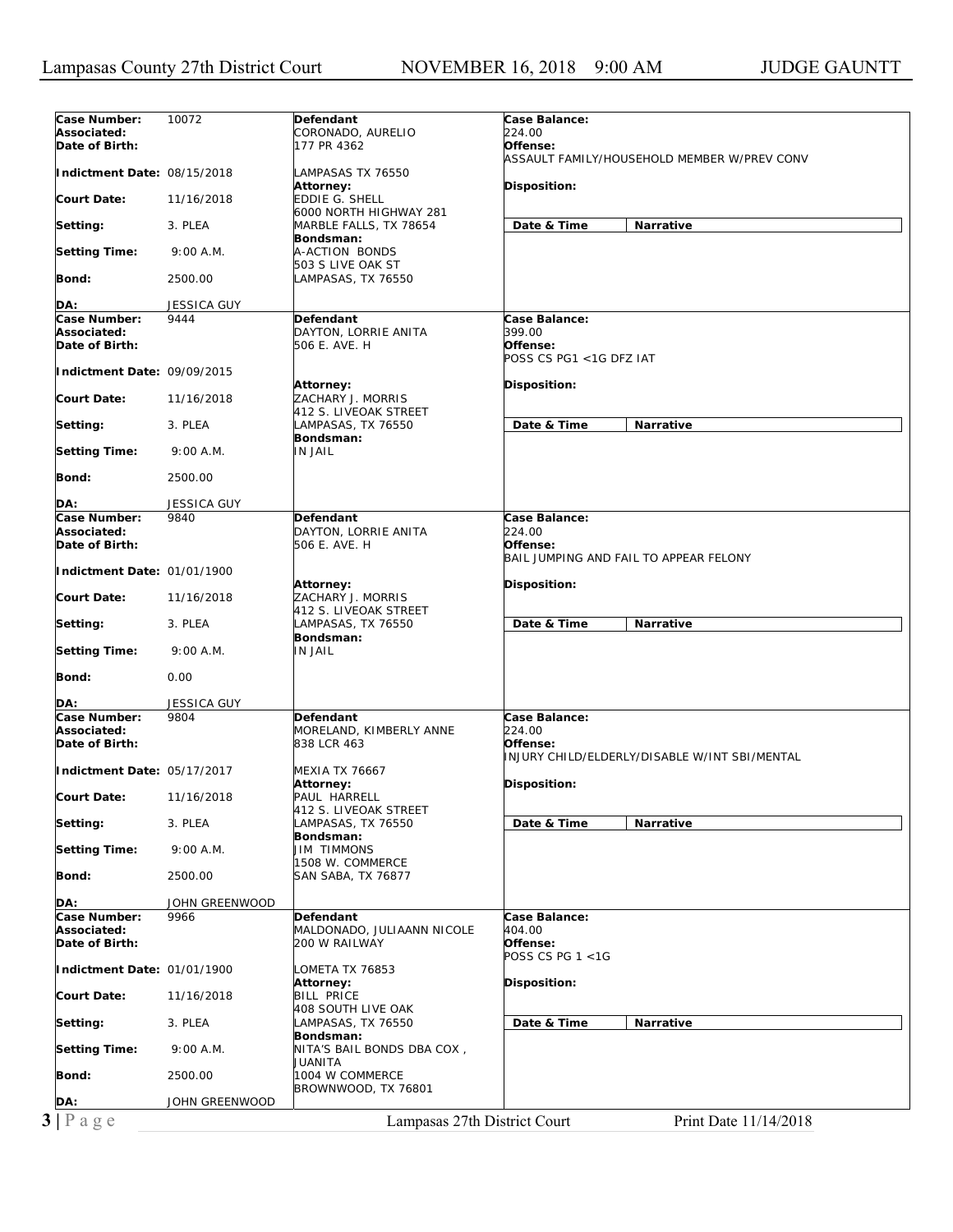| Associated:<br>MALDONADO, JULIAANN NICOLE<br>404.00<br>Date of Birth:<br>200 W RAILWAY<br>Offense:<br>POSS CS PG 1 <1G<br>Indictment Date: 12/13/2017<br>LOMETA TX 76853<br>Attorney:<br><b>Disposition:</b><br>Court Date:<br>11/16/2018<br><b>BILL PRICE</b><br>408 SOUTH LIVE OAK<br>LAMPASAS, TX 76550<br>Date & Time<br>Narrative<br>Setting:<br>3. PLEA<br>Bondsman:<br><b>Setting Time:</b><br>NITA'S BAIL BONDS DBA COX,<br>9:00 A.M.<br>JUANITA<br>Bond:<br>5000.00<br>1004 W COMMERCE<br>BROWNWOOD, TX 76801<br>DA:<br>JOHN GREENWOOD<br>Case Number:<br>9991<br>Case Balance:<br>Defendant<br>339.00<br>Associated:<br>THORNTON-JOY, DIANA LYNN<br>Date of Birth:<br>306 N PARK ST<br>Offense:<br>POSS CS PG $1 < 1G$<br>Indictment Date: 03/14/2018<br>LAMPASAS TX 76550<br>Attorney:<br>Disposition:<br><b>Court Date:</b><br>ZACHARY J. MORRIS<br>11/16/2018<br>412 S. LIVEOAK STREET<br>Date & Time<br><b>Narrative</b><br>Setting:<br>3. PLEA<br>LAMPASAS, TX 76550<br>Bondsman:<br><b>Setting Time:</b><br>9:00 A.M.<br><b>IN JAIL</b><br>Bond:<br>0.00<br>DA:<br><b>JESSICA GUY</b><br>Case Number:<br>9996<br>Case Balance:<br>Defendant<br>Associated:<br>RATLIFF, BUNION JACK<br>274.00<br>Date of Birth:<br>82 SUEANN<br>Offense:<br>THEFT PROP >=\$2,500<\$30K<br>Indictment Date: 03/14/2018<br><b>Disposition:</b><br><b>Attorney:</b><br>EDDIE G. SHELL<br><b>Court Date:</b><br>11/16/2018<br>6000 NORTH HIGHWAY 281<br>Date & Time<br>Setting:<br>3. PLEA<br>MARBLE FALLS, TX 78654<br>Narrative<br>Bondsman:<br><b>IN JAIL</b><br><b>Setting Time:</b><br>9:00 A.M.<br>Bond:<br>25000.00<br>JESSICA GUY<br>DA:<br>Case Number:<br>Case Balance:<br>10036<br>Defendant<br>334.00<br>Associated:<br>LOPER, GREGORY LEE<br>357 CO RD 4820<br>Offense:<br>Date of Birth:<br>POSS CS PG 1 <1G<br>Indictment Date: 05/16/2018<br>KEMPNER TX 76539<br>Attorney:<br>Disposition:<br><b>Court Date:</b><br>11/16/2018<br>ZACH BOYD<br>PO BOX 870<br>COPPERAS COVE, TX 76522<br>3. PLEA<br>Date & Time<br>Narrative<br>Setting:<br>Bondsman:<br><b>Setting Time:</b><br>A FREEDOM BAIL BONDS<br>9:00 A.M.<br>120 S. 6TH STREET<br>Bond:<br>1500.00<br>GATESVILLE, TX 76528<br>JESSICA GUY<br>DA:<br>Case Number:<br>Case Balance:<br>8640<br>Defendant<br>Associated:<br>380.00<br>SIRIANNI, MICHELLE GAY<br>Date of Birth:<br>5423 FM 2657<br>Offense:<br>POSS CS PG $1 < 1$ G<br><b>BRIGGS TX 78608</b><br>Indictment Date: 01/12/2011<br>Attorney:<br>Disposition:<br>ZACH BOYD<br><b>Court Date:</b><br>11/16/2018<br><b>PO BOX 870</b><br>COPPERAS COVE, TX 76522<br>Date & Time<br>Narrative<br>Setting:<br>3. PLEA<br>Bondsman:<br><b>Setting Time:</b><br>CHAPMAN BAIL BONDS<br>9:00 A.M.<br><b>600 E LEON</b><br>Bond:<br>10000.00<br>GATESVILLE, TX 76528<br>DA:<br>JOHN GREENWOOD |           | Lampasas 27th District Court | Print Date 11/14/2018 |
|-----------------------------------------------------------------------------------------------------------------------------------------------------------------------------------------------------------------------------------------------------------------------------------------------------------------------------------------------------------------------------------------------------------------------------------------------------------------------------------------------------------------------------------------------------------------------------------------------------------------------------------------------------------------------------------------------------------------------------------------------------------------------------------------------------------------------------------------------------------------------------------------------------------------------------------------------------------------------------------------------------------------------------------------------------------------------------------------------------------------------------------------------------------------------------------------------------------------------------------------------------------------------------------------------------------------------------------------------------------------------------------------------------------------------------------------------------------------------------------------------------------------------------------------------------------------------------------------------------------------------------------------------------------------------------------------------------------------------------------------------------------------------------------------------------------------------------------------------------------------------------------------------------------------------------------------------------------------------------------------------------------------------------------------------------------------------------------------------------------------------------------------------------------------------------------------------------------------------------------------------------------------------------------------------------------------------------------------------------------------------------------------------------------------------------------------------------------------------------------------------------------------------------------------------------------------------------------------------------------------------------------------------------------------------------------------------------------------------------------------------------------------------------------------------------------------|-----------|------------------------------|-----------------------|
|                                                                                                                                                                                                                                                                                                                                                                                                                                                                                                                                                                                                                                                                                                                                                                                                                                                                                                                                                                                                                                                                                                                                                                                                                                                                                                                                                                                                                                                                                                                                                                                                                                                                                                                                                                                                                                                                                                                                                                                                                                                                                                                                                                                                                                                                                                                                                                                                                                                                                                                                                                                                                                                                                                                                                                                                                 | $4 P$ age |                              |                       |
|                                                                                                                                                                                                                                                                                                                                                                                                                                                                                                                                                                                                                                                                                                                                                                                                                                                                                                                                                                                                                                                                                                                                                                                                                                                                                                                                                                                                                                                                                                                                                                                                                                                                                                                                                                                                                                                                                                                                                                                                                                                                                                                                                                                                                                                                                                                                                                                                                                                                                                                                                                                                                                                                                                                                                                                                                 |           |                              |                       |
|                                                                                                                                                                                                                                                                                                                                                                                                                                                                                                                                                                                                                                                                                                                                                                                                                                                                                                                                                                                                                                                                                                                                                                                                                                                                                                                                                                                                                                                                                                                                                                                                                                                                                                                                                                                                                                                                                                                                                                                                                                                                                                                                                                                                                                                                                                                                                                                                                                                                                                                                                                                                                                                                                                                                                                                                                 |           |                              |                       |
|                                                                                                                                                                                                                                                                                                                                                                                                                                                                                                                                                                                                                                                                                                                                                                                                                                                                                                                                                                                                                                                                                                                                                                                                                                                                                                                                                                                                                                                                                                                                                                                                                                                                                                                                                                                                                                                                                                                                                                                                                                                                                                                                                                                                                                                                                                                                                                                                                                                                                                                                                                                                                                                                                                                                                                                                                 |           |                              |                       |
|                                                                                                                                                                                                                                                                                                                                                                                                                                                                                                                                                                                                                                                                                                                                                                                                                                                                                                                                                                                                                                                                                                                                                                                                                                                                                                                                                                                                                                                                                                                                                                                                                                                                                                                                                                                                                                                                                                                                                                                                                                                                                                                                                                                                                                                                                                                                                                                                                                                                                                                                                                                                                                                                                                                                                                                                                 |           |                              |                       |
|                                                                                                                                                                                                                                                                                                                                                                                                                                                                                                                                                                                                                                                                                                                                                                                                                                                                                                                                                                                                                                                                                                                                                                                                                                                                                                                                                                                                                                                                                                                                                                                                                                                                                                                                                                                                                                                                                                                                                                                                                                                                                                                                                                                                                                                                                                                                                                                                                                                                                                                                                                                                                                                                                                                                                                                                                 |           |                              |                       |
|                                                                                                                                                                                                                                                                                                                                                                                                                                                                                                                                                                                                                                                                                                                                                                                                                                                                                                                                                                                                                                                                                                                                                                                                                                                                                                                                                                                                                                                                                                                                                                                                                                                                                                                                                                                                                                                                                                                                                                                                                                                                                                                                                                                                                                                                                                                                                                                                                                                                                                                                                                                                                                                                                                                                                                                                                 |           |                              |                       |
|                                                                                                                                                                                                                                                                                                                                                                                                                                                                                                                                                                                                                                                                                                                                                                                                                                                                                                                                                                                                                                                                                                                                                                                                                                                                                                                                                                                                                                                                                                                                                                                                                                                                                                                                                                                                                                                                                                                                                                                                                                                                                                                                                                                                                                                                                                                                                                                                                                                                                                                                                                                                                                                                                                                                                                                                                 |           |                              |                       |
|                                                                                                                                                                                                                                                                                                                                                                                                                                                                                                                                                                                                                                                                                                                                                                                                                                                                                                                                                                                                                                                                                                                                                                                                                                                                                                                                                                                                                                                                                                                                                                                                                                                                                                                                                                                                                                                                                                                                                                                                                                                                                                                                                                                                                                                                                                                                                                                                                                                                                                                                                                                                                                                                                                                                                                                                                 |           |                              |                       |
|                                                                                                                                                                                                                                                                                                                                                                                                                                                                                                                                                                                                                                                                                                                                                                                                                                                                                                                                                                                                                                                                                                                                                                                                                                                                                                                                                                                                                                                                                                                                                                                                                                                                                                                                                                                                                                                                                                                                                                                                                                                                                                                                                                                                                                                                                                                                                                                                                                                                                                                                                                                                                                                                                                                                                                                                                 |           |                              |                       |
|                                                                                                                                                                                                                                                                                                                                                                                                                                                                                                                                                                                                                                                                                                                                                                                                                                                                                                                                                                                                                                                                                                                                                                                                                                                                                                                                                                                                                                                                                                                                                                                                                                                                                                                                                                                                                                                                                                                                                                                                                                                                                                                                                                                                                                                                                                                                                                                                                                                                                                                                                                                                                                                                                                                                                                                                                 |           |                              |                       |
|                                                                                                                                                                                                                                                                                                                                                                                                                                                                                                                                                                                                                                                                                                                                                                                                                                                                                                                                                                                                                                                                                                                                                                                                                                                                                                                                                                                                                                                                                                                                                                                                                                                                                                                                                                                                                                                                                                                                                                                                                                                                                                                                                                                                                                                                                                                                                                                                                                                                                                                                                                                                                                                                                                                                                                                                                 |           |                              |                       |
|                                                                                                                                                                                                                                                                                                                                                                                                                                                                                                                                                                                                                                                                                                                                                                                                                                                                                                                                                                                                                                                                                                                                                                                                                                                                                                                                                                                                                                                                                                                                                                                                                                                                                                                                                                                                                                                                                                                                                                                                                                                                                                                                                                                                                                                                                                                                                                                                                                                                                                                                                                                                                                                                                                                                                                                                                 |           |                              |                       |
|                                                                                                                                                                                                                                                                                                                                                                                                                                                                                                                                                                                                                                                                                                                                                                                                                                                                                                                                                                                                                                                                                                                                                                                                                                                                                                                                                                                                                                                                                                                                                                                                                                                                                                                                                                                                                                                                                                                                                                                                                                                                                                                                                                                                                                                                                                                                                                                                                                                                                                                                                                                                                                                                                                                                                                                                                 |           |                              |                       |
|                                                                                                                                                                                                                                                                                                                                                                                                                                                                                                                                                                                                                                                                                                                                                                                                                                                                                                                                                                                                                                                                                                                                                                                                                                                                                                                                                                                                                                                                                                                                                                                                                                                                                                                                                                                                                                                                                                                                                                                                                                                                                                                                                                                                                                                                                                                                                                                                                                                                                                                                                                                                                                                                                                                                                                                                                 |           |                              |                       |
|                                                                                                                                                                                                                                                                                                                                                                                                                                                                                                                                                                                                                                                                                                                                                                                                                                                                                                                                                                                                                                                                                                                                                                                                                                                                                                                                                                                                                                                                                                                                                                                                                                                                                                                                                                                                                                                                                                                                                                                                                                                                                                                                                                                                                                                                                                                                                                                                                                                                                                                                                                                                                                                                                                                                                                                                                 |           |                              |                       |
|                                                                                                                                                                                                                                                                                                                                                                                                                                                                                                                                                                                                                                                                                                                                                                                                                                                                                                                                                                                                                                                                                                                                                                                                                                                                                                                                                                                                                                                                                                                                                                                                                                                                                                                                                                                                                                                                                                                                                                                                                                                                                                                                                                                                                                                                                                                                                                                                                                                                                                                                                                                                                                                                                                                                                                                                                 |           |                              |                       |
|                                                                                                                                                                                                                                                                                                                                                                                                                                                                                                                                                                                                                                                                                                                                                                                                                                                                                                                                                                                                                                                                                                                                                                                                                                                                                                                                                                                                                                                                                                                                                                                                                                                                                                                                                                                                                                                                                                                                                                                                                                                                                                                                                                                                                                                                                                                                                                                                                                                                                                                                                                                                                                                                                                                                                                                                                 |           |                              |                       |
|                                                                                                                                                                                                                                                                                                                                                                                                                                                                                                                                                                                                                                                                                                                                                                                                                                                                                                                                                                                                                                                                                                                                                                                                                                                                                                                                                                                                                                                                                                                                                                                                                                                                                                                                                                                                                                                                                                                                                                                                                                                                                                                                                                                                                                                                                                                                                                                                                                                                                                                                                                                                                                                                                                                                                                                                                 |           |                              |                       |
|                                                                                                                                                                                                                                                                                                                                                                                                                                                                                                                                                                                                                                                                                                                                                                                                                                                                                                                                                                                                                                                                                                                                                                                                                                                                                                                                                                                                                                                                                                                                                                                                                                                                                                                                                                                                                                                                                                                                                                                                                                                                                                                                                                                                                                                                                                                                                                                                                                                                                                                                                                                                                                                                                                                                                                                                                 |           |                              |                       |
|                                                                                                                                                                                                                                                                                                                                                                                                                                                                                                                                                                                                                                                                                                                                                                                                                                                                                                                                                                                                                                                                                                                                                                                                                                                                                                                                                                                                                                                                                                                                                                                                                                                                                                                                                                                                                                                                                                                                                                                                                                                                                                                                                                                                                                                                                                                                                                                                                                                                                                                                                                                                                                                                                                                                                                                                                 |           |                              |                       |
|                                                                                                                                                                                                                                                                                                                                                                                                                                                                                                                                                                                                                                                                                                                                                                                                                                                                                                                                                                                                                                                                                                                                                                                                                                                                                                                                                                                                                                                                                                                                                                                                                                                                                                                                                                                                                                                                                                                                                                                                                                                                                                                                                                                                                                                                                                                                                                                                                                                                                                                                                                                                                                                                                                                                                                                                                 |           |                              |                       |
|                                                                                                                                                                                                                                                                                                                                                                                                                                                                                                                                                                                                                                                                                                                                                                                                                                                                                                                                                                                                                                                                                                                                                                                                                                                                                                                                                                                                                                                                                                                                                                                                                                                                                                                                                                                                                                                                                                                                                                                                                                                                                                                                                                                                                                                                                                                                                                                                                                                                                                                                                                                                                                                                                                                                                                                                                 |           |                              |                       |
|                                                                                                                                                                                                                                                                                                                                                                                                                                                                                                                                                                                                                                                                                                                                                                                                                                                                                                                                                                                                                                                                                                                                                                                                                                                                                                                                                                                                                                                                                                                                                                                                                                                                                                                                                                                                                                                                                                                                                                                                                                                                                                                                                                                                                                                                                                                                                                                                                                                                                                                                                                                                                                                                                                                                                                                                                 |           |                              |                       |
|                                                                                                                                                                                                                                                                                                                                                                                                                                                                                                                                                                                                                                                                                                                                                                                                                                                                                                                                                                                                                                                                                                                                                                                                                                                                                                                                                                                                                                                                                                                                                                                                                                                                                                                                                                                                                                                                                                                                                                                                                                                                                                                                                                                                                                                                                                                                                                                                                                                                                                                                                                                                                                                                                                                                                                                                                 |           |                              |                       |
|                                                                                                                                                                                                                                                                                                                                                                                                                                                                                                                                                                                                                                                                                                                                                                                                                                                                                                                                                                                                                                                                                                                                                                                                                                                                                                                                                                                                                                                                                                                                                                                                                                                                                                                                                                                                                                                                                                                                                                                                                                                                                                                                                                                                                                                                                                                                                                                                                                                                                                                                                                                                                                                                                                                                                                                                                 |           |                              |                       |
|                                                                                                                                                                                                                                                                                                                                                                                                                                                                                                                                                                                                                                                                                                                                                                                                                                                                                                                                                                                                                                                                                                                                                                                                                                                                                                                                                                                                                                                                                                                                                                                                                                                                                                                                                                                                                                                                                                                                                                                                                                                                                                                                                                                                                                                                                                                                                                                                                                                                                                                                                                                                                                                                                                                                                                                                                 |           |                              |                       |
|                                                                                                                                                                                                                                                                                                                                                                                                                                                                                                                                                                                                                                                                                                                                                                                                                                                                                                                                                                                                                                                                                                                                                                                                                                                                                                                                                                                                                                                                                                                                                                                                                                                                                                                                                                                                                                                                                                                                                                                                                                                                                                                                                                                                                                                                                                                                                                                                                                                                                                                                                                                                                                                                                                                                                                                                                 |           |                              |                       |
|                                                                                                                                                                                                                                                                                                                                                                                                                                                                                                                                                                                                                                                                                                                                                                                                                                                                                                                                                                                                                                                                                                                                                                                                                                                                                                                                                                                                                                                                                                                                                                                                                                                                                                                                                                                                                                                                                                                                                                                                                                                                                                                                                                                                                                                                                                                                                                                                                                                                                                                                                                                                                                                                                                                                                                                                                 |           |                              |                       |
|                                                                                                                                                                                                                                                                                                                                                                                                                                                                                                                                                                                                                                                                                                                                                                                                                                                                                                                                                                                                                                                                                                                                                                                                                                                                                                                                                                                                                                                                                                                                                                                                                                                                                                                                                                                                                                                                                                                                                                                                                                                                                                                                                                                                                                                                                                                                                                                                                                                                                                                                                                                                                                                                                                                                                                                                                 |           |                              |                       |
|                                                                                                                                                                                                                                                                                                                                                                                                                                                                                                                                                                                                                                                                                                                                                                                                                                                                                                                                                                                                                                                                                                                                                                                                                                                                                                                                                                                                                                                                                                                                                                                                                                                                                                                                                                                                                                                                                                                                                                                                                                                                                                                                                                                                                                                                                                                                                                                                                                                                                                                                                                                                                                                                                                                                                                                                                 |           |                              |                       |
|                                                                                                                                                                                                                                                                                                                                                                                                                                                                                                                                                                                                                                                                                                                                                                                                                                                                                                                                                                                                                                                                                                                                                                                                                                                                                                                                                                                                                                                                                                                                                                                                                                                                                                                                                                                                                                                                                                                                                                                                                                                                                                                                                                                                                                                                                                                                                                                                                                                                                                                                                                                                                                                                                                                                                                                                                 |           |                              |                       |
|                                                                                                                                                                                                                                                                                                                                                                                                                                                                                                                                                                                                                                                                                                                                                                                                                                                                                                                                                                                                                                                                                                                                                                                                                                                                                                                                                                                                                                                                                                                                                                                                                                                                                                                                                                                                                                                                                                                                                                                                                                                                                                                                                                                                                                                                                                                                                                                                                                                                                                                                                                                                                                                                                                                                                                                                                 |           |                              |                       |
|                                                                                                                                                                                                                                                                                                                                                                                                                                                                                                                                                                                                                                                                                                                                                                                                                                                                                                                                                                                                                                                                                                                                                                                                                                                                                                                                                                                                                                                                                                                                                                                                                                                                                                                                                                                                                                                                                                                                                                                                                                                                                                                                                                                                                                                                                                                                                                                                                                                                                                                                                                                                                                                                                                                                                                                                                 |           |                              |                       |
|                                                                                                                                                                                                                                                                                                                                                                                                                                                                                                                                                                                                                                                                                                                                                                                                                                                                                                                                                                                                                                                                                                                                                                                                                                                                                                                                                                                                                                                                                                                                                                                                                                                                                                                                                                                                                                                                                                                                                                                                                                                                                                                                                                                                                                                                                                                                                                                                                                                                                                                                                                                                                                                                                                                                                                                                                 |           |                              |                       |
|                                                                                                                                                                                                                                                                                                                                                                                                                                                                                                                                                                                                                                                                                                                                                                                                                                                                                                                                                                                                                                                                                                                                                                                                                                                                                                                                                                                                                                                                                                                                                                                                                                                                                                                                                                                                                                                                                                                                                                                                                                                                                                                                                                                                                                                                                                                                                                                                                                                                                                                                                                                                                                                                                                                                                                                                                 |           |                              |                       |
| Case Number:<br>9943<br>Defendant<br>Case Balance:                                                                                                                                                                                                                                                                                                                                                                                                                                                                                                                                                                                                                                                                                                                                                                                                                                                                                                                                                                                                                                                                                                                                                                                                                                                                                                                                                                                                                                                                                                                                                                                                                                                                                                                                                                                                                                                                                                                                                                                                                                                                                                                                                                                                                                                                                                                                                                                                                                                                                                                                                                                                                                                                                                                                                              |           |                              |                       |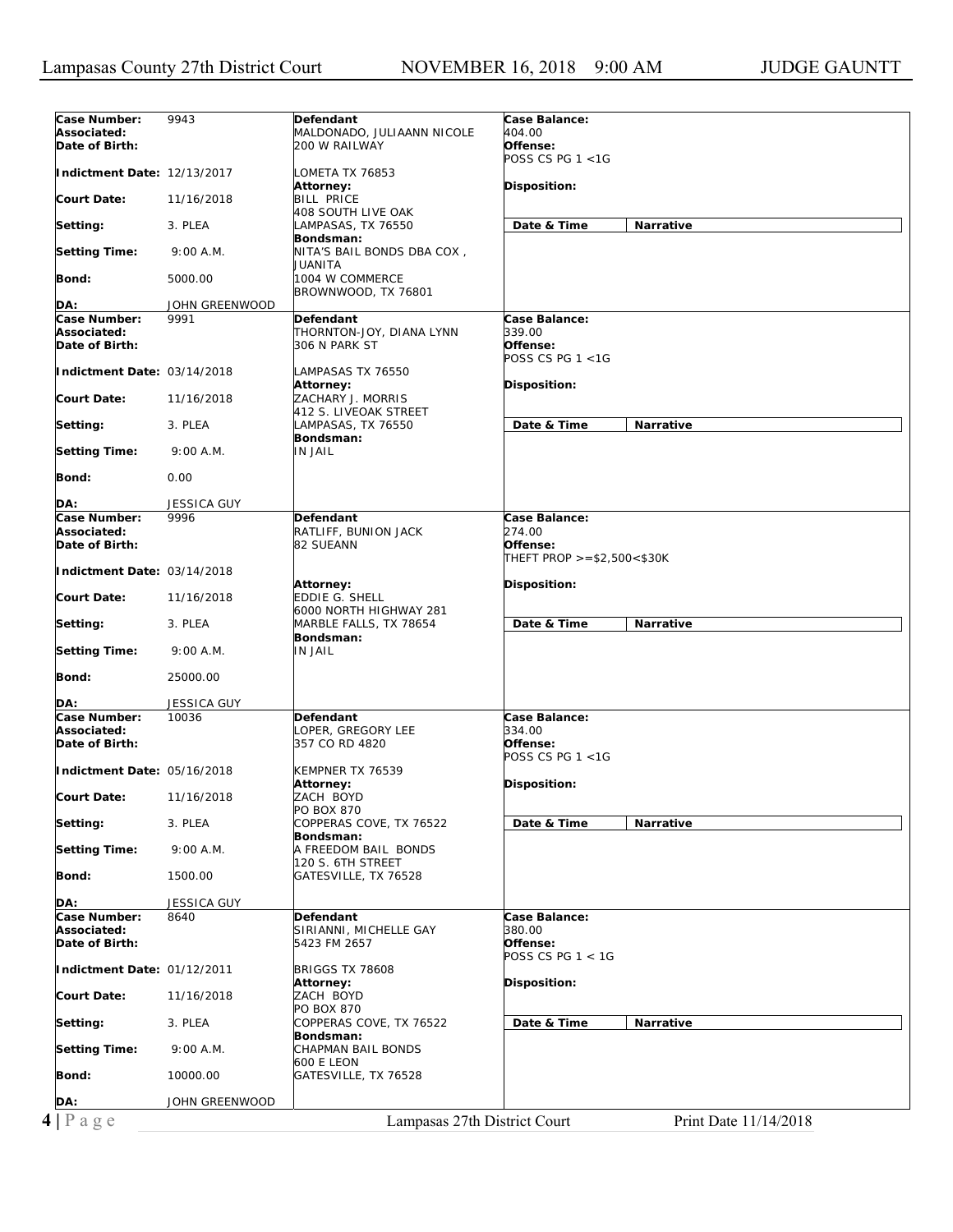| Case Number:<br>Associated:<br>Date of Birth: | 9846                    | Defendant<br>MARTIN, PATRICK HOWARD<br><b>506 AVE A</b>   | Case Balance:<br>224.00<br>Offense:<br>INTOXICATION ASSAULT W/VEHICLE SBI  |
|-----------------------------------------------|-------------------------|-----------------------------------------------------------|----------------------------------------------------------------------------|
| Indictment Date: 07/12/2017                   |                         |                                                           |                                                                            |
| <b>Court Date:</b>                            | 11/16/2018              | <b>Attorney:</b><br>EDDIE G. SHELL                        | Disposition:                                                               |
| Setting:                                      | 3. PLEA                 | 6000 NORTH HIGHWAY 281<br>MARBLE FALLS, TX 78654          | Date & Time<br>Narrative                                                   |
| <b>Setting Time:</b>                          | 9:00 A.M.               | Bondsman:<br><b>BOND BAIL BONDS</b>                       |                                                                            |
| Bond:                                         | 1500.00                 | <b>PO BOX 532</b><br>COMANCHE, TX 76442                   |                                                                            |
| DA:                                           | JESSICA GUY             |                                                           |                                                                            |
| Case Number:                                  | 10066                   | <b>Defendant</b>                                          | Case Balance:                                                              |
| Associated:<br>Date of Birth:                 |                         | VALDERRAMA, MARGARITO TORREZ<br>110 SCARLET OAKS          | 384.00<br>Offense:<br>DRIVING WHILE INTOXICATED 3RD OR MORE                |
| Indictment Date: 07/18/2018                   |                         | <b>DALE TX 78616</b><br><b>Attorney:</b>                  | Disposition:                                                               |
| <b>Court Date:</b>                            | 11/16/2018              | ZACHARY J. MORRIS<br>412 S. LIVEOAK STREET                |                                                                            |
| Setting:                                      | 4. OPEN PLEA            | LAMPASAS, TX 76550<br>Bondsman:                           | Date & Time<br>Narrative                                                   |
| <b>Setting Time:</b>                          | 9:00 A.M.               | <b>IN JAIL</b>                                            |                                                                            |
| Bond:                                         | 0.00                    |                                                           |                                                                            |
| DA:                                           | JESSICA GUY             |                                                           |                                                                            |
| Case Number:                                  | 10033                   | Defendant                                                 | Case Balance:                                                              |
| Associated:<br>Date of Birth:                 |                         | DVORAK, TRISTAN ROBERT<br>603 S SPRING APT #6             | 224.00<br><b>Offense:</b><br>INJURY CHILD/ELDERLY/DISABLE W/INT BODILY INJ |
| Indictment Date: 05/16/2018                   |                         | LAMPASAS TX 76550<br>Attorney:                            | Disposition:                                                               |
| <b>Court Date:</b>                            | 11/16/2018              | ZACHARY J. MORRIS<br>412 S. LIVEOAK STREET                |                                                                            |
| Setting:                                      | 4. OPEN PLEA            | LAMPASAS, TX 76550<br>Bondsman:                           | Date & Time<br>Narrative                                                   |
| <b>Setting Time:</b>                          | 9:00 A.M.               | A-ACTION BONDS<br>503 S LIVE OAK ST                       |                                                                            |
| Bond:                                         | 2500.00                 | LAMPASAS, TX 76550                                        |                                                                            |
| DA:                                           | JESSICA GUY             |                                                           |                                                                            |
| Case Number:<br>Associated:<br>Date of Birth: | 10011                   | Defendant<br>FAGAN, CHRISTOPHER LAMONT<br>706 BROWN ST    | Case Balance:<br>274.00<br>Offense:<br><b>EVADING ARREST DET W/VEH</b>     |
| Indictment Date: 04/11/2018                   |                         | LAMPASAS TX 76550<br><b>Attorney:</b>                     | Disposition:                                                               |
| <b>Court Date:</b>                            | 11/16/2018              | <b>KURT GLASS</b><br>2608 N. MAIN ST. SUITE B-135         |                                                                            |
| Setting:                                      | 5. PUNISHMENT           | <b>BELTON, TX 76513</b><br>Bondsman:                      | Date & Time<br>Narrative                                                   |
| <b>Setting Time:</b>                          | 9:00 A.M.               | <b>BAD BOY BAIL BONDS</b><br>CORYELL@ BADBOYTEXAS.COM---- |                                                                            |
| Bond:                                         | 2500.00                 | 101 B. N 7TH ST<br>GATESVILLE, TX 76528                   |                                                                            |
| DA:                                           | JOHN GREENWOOD          |                                                           |                                                                            |
| Case Number:<br>Associated:<br>Date of Birth: | 10073                   | Defendant<br>HANDY, RHONDA KAY<br>4617 RICHARDS TERRACE   | Case Balance:<br>284.00<br>Offense:                                        |
| Indictment Date: 08/15/2018                   |                         | FORT WORTH TX 76115<br>Attorney:                          | POSS CS PG 1 <1G<br><b>Disposition:</b>                                    |
| <b>Court Date:</b>                            | 11/16/2018              | MATT GROVE<br>900 E PECAN STREET STE 300-181              |                                                                            |
| Setting:                                      | 6. JURY<br>ANNOUNCEMENT | PFLUGERVILLE, TX 78660<br>Bondsman:                       | Date & Time<br>Narrative                                                   |
| <b>Setting Time:</b>                          | 9:00 A.M.               | ACE BAIL BONDS<br>7850 CR 252                             |                                                                            |
| Bond:                                         | 2500.00                 | <b>BERTRAM, TX 78605</b>                                  |                                                                            |
| DA:                                           | JOHN GREENWOOD          |                                                           |                                                                            |
| 5 Page                                        |                         | Lampasas 27th District Court                              | Print Date 11/14/2018                                                      |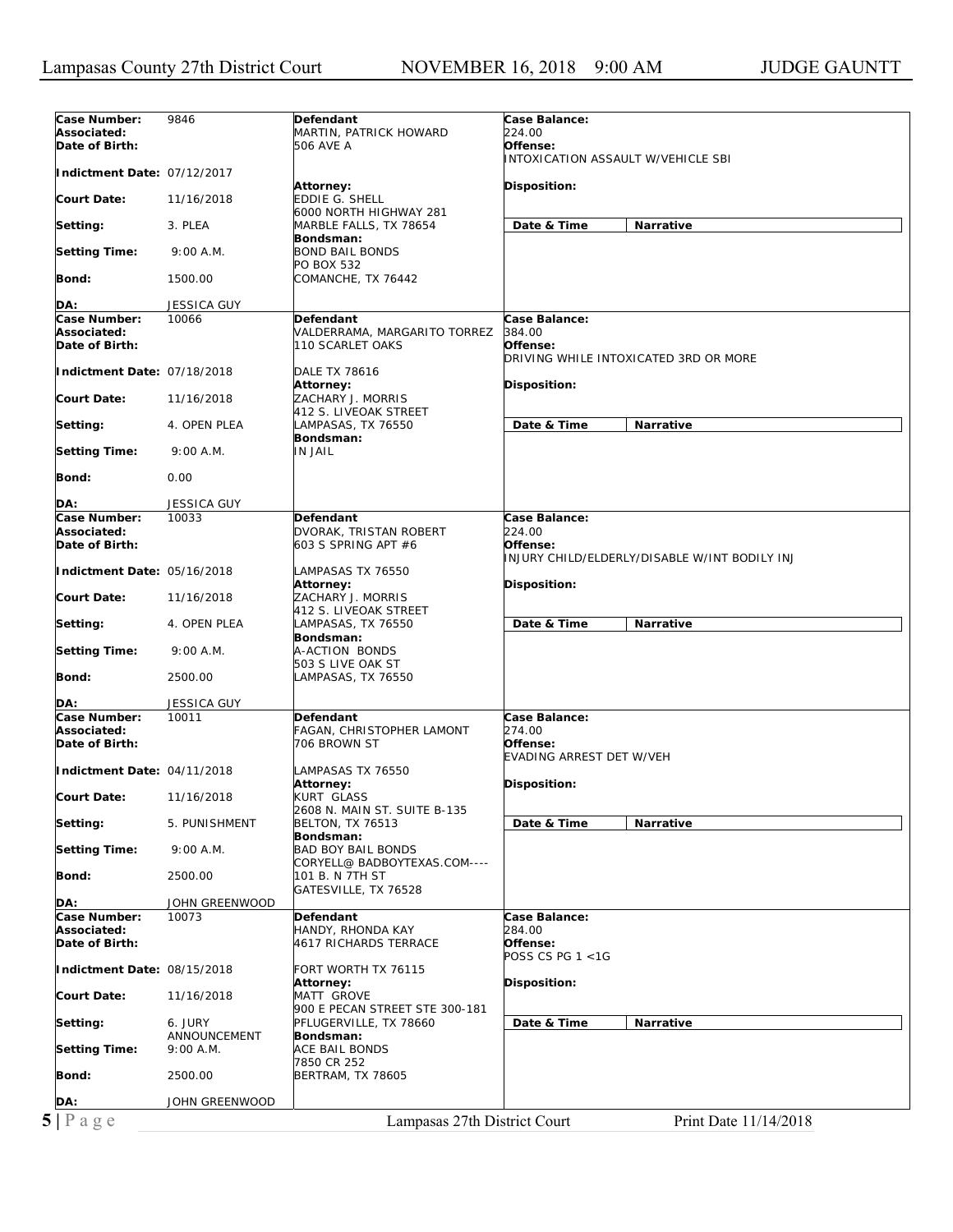| Case Number:<br>Associated:<br>Date of Birth:<br>Indictment Date: 06/13/2018<br>Court Date:<br>Setting: | 10046              |                                        |                                                |
|---------------------------------------------------------------------------------------------------------|--------------------|----------------------------------------|------------------------------------------------|
|                                                                                                         |                    | <b>Defendant</b>                       | Case Balance:                                  |
|                                                                                                         |                    | DIEDERICH, SHANE FRANCIS               | 474.00                                         |
|                                                                                                         |                    | 910 CR 3071                            | Offense:                                       |
|                                                                                                         |                    |                                        | <b>BURGLARY OF HABITATION</b>                  |
|                                                                                                         |                    | LAMPASAS TX 76550                      |                                                |
|                                                                                                         |                    |                                        |                                                |
|                                                                                                         |                    | Attorney:                              | Disposition:                                   |
|                                                                                                         | 11/16/2018         | MATT GROVE                             |                                                |
|                                                                                                         |                    | 900 E PECAN STREET STE 300-181         |                                                |
|                                                                                                         | 6. JURY            | PFLUGERVILLE, TX 78660                 | Date & Time<br>Narrative                       |
|                                                                                                         | ANNOUNCEMENT       | Bondsman:                              |                                                |
|                                                                                                         |                    |                                        |                                                |
| <b>Setting Time:</b>                                                                                    | 9:00 A.M.          | A-ACTION BONDS                         |                                                |
|                                                                                                         |                    | 503 S LIVE OAK ST                      |                                                |
| Bond:                                                                                                   | 2500.00            | LAMPASAS, TX 76550                     |                                                |
|                                                                                                         |                    |                                        |                                                |
| DA:                                                                                                     | <b>JESSICA GUY</b> |                                        |                                                |
|                                                                                                         |                    | <b>Defendant</b>                       |                                                |
| Case Number:                                                                                            | 10008              |                                        | Case Balance:                                  |
| Associated:                                                                                             |                    | MCGEHEE, JUSTIN WAYNE                  | 224.00                                         |
| Date of Birth:                                                                                          |                    | 5982 E HWY 190 - MAILING               | Offense:                                       |
|                                                                                                         |                    | 221 CR 4128                            | FALSE NAME INFO/FORGERY VEHICLE REGISTRATION   |
| Indictment Date: 04/11/2018                                                                             |                    | LAMPASAS TX 76550                      |                                                |
|                                                                                                         |                    | Attorney:                              | Disposition:                                   |
|                                                                                                         |                    |                                        |                                                |
| Court Date:                                                                                             | 11/16/2018         | DAVID WALTERS                          |                                                |
|                                                                                                         |                    | 1101 NAVASOTA ST STE 3                 |                                                |
| Setting:                                                                                                | 6. JURY            | AUSTIN, TX 78702                       | Date & Time<br><b>Narrative</b>                |
|                                                                                                         | ANNOUNCEMENT       | Bondsman:                              |                                                |
| <b>Setting Time:</b>                                                                                    | 9:00 A.M.          | <b>FREEDOM BAIL BONDS</b>              |                                                |
|                                                                                                         |                    | 307 S ROCK                             |                                                |
|                                                                                                         |                    |                                        |                                                |
| <b>Bond:</b>                                                                                            | 0.00               | GEORGETOWN, TX 78626                   |                                                |
|                                                                                                         |                    |                                        |                                                |
| DA:                                                                                                     | JOHN GREENWOOD     |                                        |                                                |
| Case Number:                                                                                            | 10009              | Defendant                              | Case Balance:                                  |
| Associated:                                                                                             |                    | MCGEHEE, JUSTIN WAYNE                  | 224.00                                         |
|                                                                                                         |                    |                                        |                                                |
| Date of Birth:                                                                                          |                    | 5982 E HWY 190 - MAILING               | Offense:                                       |
|                                                                                                         |                    | 221 CR 4128                            | FALSE OR FORGERY STATMENT VEHICLE REGISTRATION |
| Indictment Date: 04/11/2018                                                                             |                    | LAMPASAS TX 76550                      |                                                |
|                                                                                                         |                    | Attorney:                              | <b>Disposition:</b>                            |
| Court Date:                                                                                             | 11/16/2018         | DAVID WALTERS                          |                                                |
|                                                                                                         |                    | 1101 NAVASOTA ST STE 3                 |                                                |
|                                                                                                         |                    |                                        |                                                |
| Setting:                                                                                                | 6. JURY            | AUSTIN, TX 78702                       | Date & Time<br>Narrative                       |
|                                                                                                         | ANNOUNCEMENT       | Bondsman:                              |                                                |
| <b>Setting Time:</b>                                                                                    | 9:00 A.M.          | FREEDOM BAIL BONDS                     |                                                |
|                                                                                                         |                    | 307 S ROCK                             |                                                |
| Bond:                                                                                                   | 0.00               | GEORGETOWN, TX 78626                   |                                                |
|                                                                                                         |                    |                                        |                                                |
|                                                                                                         |                    |                                        |                                                |
| DA:                                                                                                     | JOHN GREENWOOD     |                                        |                                                |
| Case Number:                                                                                            | 9609               | Defendant                              | Case Balance:                                  |
| Associated:                                                                                             |                    | WEST, ALEXIS PAIGE                     | <i>284.00</i>                                  |
|                                                                                                         |                    | 1920 HIGHLAND DRIVE BUCHANANA Offense: |                                                |
|                                                                                                         |                    | DAM                                    | POSS CS PG $1 > = 16 < 4G$                     |
| Date of Birth:                                                                                          |                    |                                        |                                                |
|                                                                                                         |                    |                                        |                                                |
| Indictment Date: 08/17/2016                                                                             |                    |                                        |                                                |
|                                                                                                         |                    |                                        | Disposition:                                   |
| <b>Court Date:</b>                                                                                      | 11/16/2018         | Attorney:                              |                                                |
|                                                                                                         |                    |                                        |                                                |
|                                                                                                         |                    | TRACY D CLUCK                          |                                                |
| Setting:                                                                                                | 6. JURY            | 12600 HILL COUNTRY BLVD., STE. R-      | Date & Time<br>Narrative                       |
|                                                                                                         | ANNOUNCEMENT       | 275                                    |                                                |
| <b>Setting Time:</b>                                                                                    | 9:00 A.M.          | <b>AUSTIN, TX 78738</b>                |                                                |
|                                                                                                         |                    | Bondsman:                              |                                                |
| Bond:                                                                                                   |                    | <b>JIM TIMMONS</b>                     |                                                |
|                                                                                                         | 2500.00            |                                        |                                                |
|                                                                                                         |                    | 1508 W. COMMERCE                       |                                                |
| DA:                                                                                                     | JOHN GREENWOOD     | <b>SAN SABA, TX 76877</b>              |                                                |
| Case Number:                                                                                            | 8866               | Defendant                              | Case Balance:                                  |
| Associated:                                                                                             |                    | TREVINO, ROBERT LUTHER                 | 215.00                                         |
| Date of Birth:                                                                                          |                    |                                        | Offense:                                       |
|                                                                                                         |                    |                                        |                                                |
|                                                                                                         |                    |                                        | MISAPP TRUST FUND >=\$500 DEFRAUD              |
| Indictment Date: 06/13/2012                                                                             |                    |                                        |                                                |
|                                                                                                         |                    | Attorney:                              | Disposition:                                   |
| Court Date:                                                                                             | 11/16/2018         | Walter M Reaves                        |                                                |
|                                                                                                         |                    | 504 Austin Ave                         |                                                |
|                                                                                                         |                    |                                        |                                                |
| Setting:                                                                                                | 6. JURY            | WACO, TX 76701                         | Date & Time<br>Narrative                       |
|                                                                                                         | ANNOUNCEMENT       | Bondsman:                              |                                                |
| <b>Setting Time:</b>                                                                                    | 9:00 A.M.          |                                        |                                                |
|                                                                                                         |                    |                                        |                                                |
| <b>Bond:</b>                                                                                            | 0.00               |                                        |                                                |
|                                                                                                         |                    |                                        |                                                |
| DA:                                                                                                     | JOHN GREENWOOD     |                                        |                                                |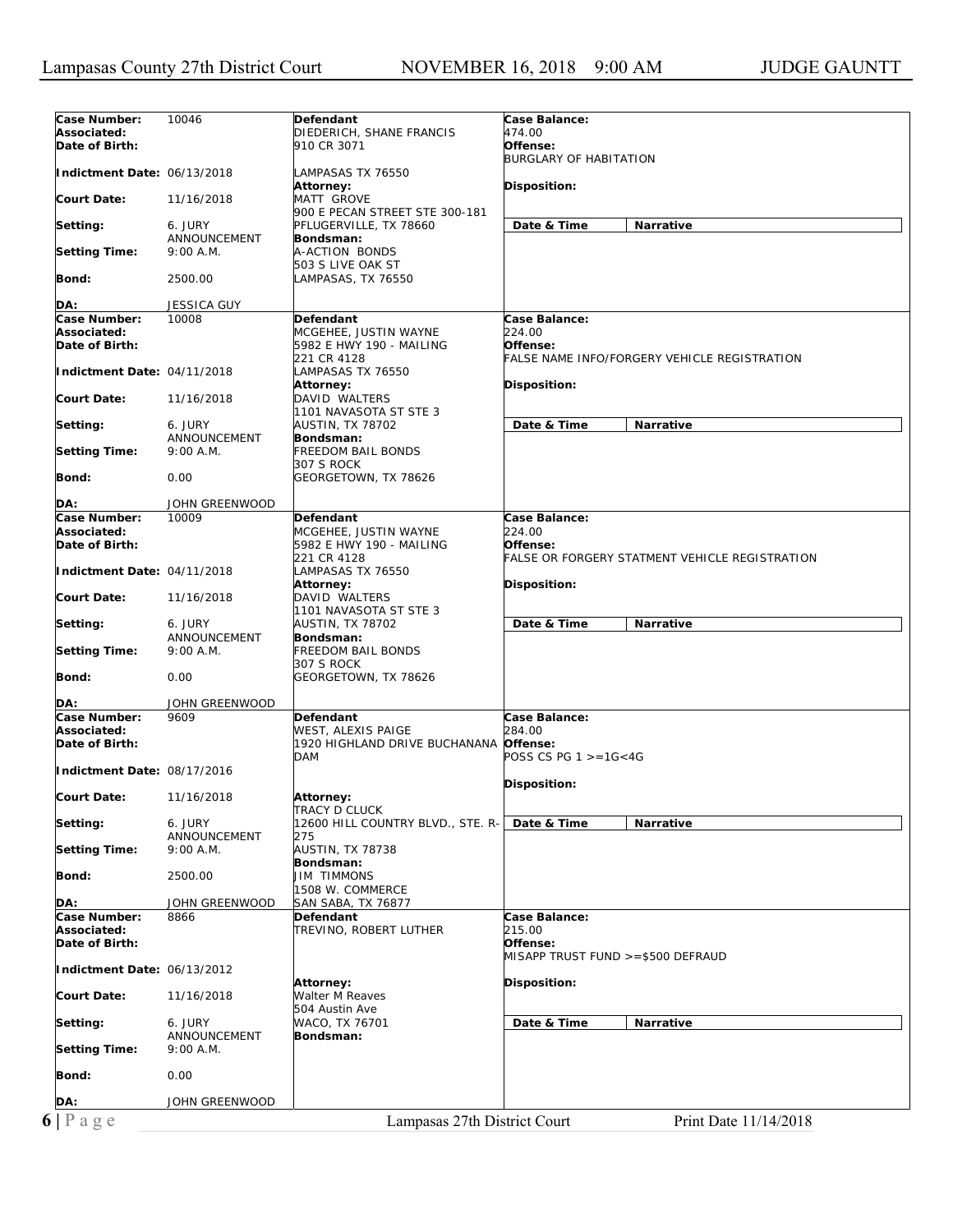| Case Number:                      | 9498               | Defendant                    | Case Balance:                               |  |
|-----------------------------------|--------------------|------------------------------|---------------------------------------------|--|
| Associated:                       |                    |                              | 274.00                                      |  |
|                                   |                    | STOUDER, JOHN DAVID          |                                             |  |
| Date of Birth:                    |                    | 4674 EAST ROCKET ROAD        | Offense:                                    |  |
|                                   |                    |                              | THEFT CATTLE/HORSE/EXOTIC LIVESTOCK <\$150K |  |
| Indictment Date: 02/17/2016       |                    | WACO TX 76708                |                                             |  |
|                                   |                    |                              |                                             |  |
|                                   |                    | Attorney:                    | Disposition:                                |  |
| <b>Court Date:</b>                | 11/16/2018         | EDDIE G. SHELL               |                                             |  |
|                                   |                    | 6000 NORTH HIGHWAY 281       |                                             |  |
| Setting:                          | ADJUDICATION       | MARBLE FALLS, TX 78654       | Date & Time<br>Narrative                    |  |
|                                   |                    |                              |                                             |  |
|                                   | ANNOUNCEMENT       | Bondsman:                    |                                             |  |
| <b>Setting Time:</b>              | 9:00 A.M.          | A-ACTION BONDS               |                                             |  |
|                                   |                    | 503 S LIVE OAK ST            |                                             |  |
| Bond:                             | 5000.00            | LAMPASAS, TX 76550           |                                             |  |
|                                   |                    |                              |                                             |  |
|                                   |                    |                              |                                             |  |
| DA:                               | JESSICA GUY        |                              |                                             |  |
| Case Number:                      | 9292               | <b>Defendant</b>             | Case Balance:                               |  |
| Associated:                       |                    | JOHNSON, JOHNNA DENAY        | 374.00                                      |  |
| Date of Birth:                    |                    |                              |                                             |  |
|                                   |                    | 600 JOSEPHINE ST             | Offense:                                    |  |
|                                   |                    |                              | FRAUD DEL CS/PRESCRIPT SCH II               |  |
| Indictment Date: 11/12/2014       |                    | BURNET TX 78611              |                                             |  |
|                                   |                    | Attorney:                    | Disposition:                                |  |
|                                   |                    |                              |                                             |  |
| <b>Court Date:</b>                | 11/16/2018         | PAUL HARRELL                 |                                             |  |
|                                   |                    | 412 S. LIVEOAK STREET        |                                             |  |
| Setting:                          | ADJUDICATION       | LAMPASAS, TX 76550           | Date & Time<br>Narrative                    |  |
|                                   |                    |                              |                                             |  |
|                                   | ANNOUNCEMENT       | Bondsman:                    |                                             |  |
| <b>Setting Time:</b>              | 9:00 A.M.          | A-ACTION BONDS               |                                             |  |
|                                   |                    | 503 S LIVE OAK ST            |                                             |  |
| Bond:                             | 0.00               | LAMPASAS, TX 76550           |                                             |  |
|                                   |                    |                              |                                             |  |
|                                   |                    |                              |                                             |  |
| DA:                               | <b>JESSICA GUY</b> |                              |                                             |  |
| Case Number:                      | 9769               | Defendant                    | Case Balance:                               |  |
|                                   |                    |                              |                                             |  |
| Associated:                       |                    | SOWELL, STEPHEN DEWAYNE      | 389.00                                      |  |
| Date of Birth:                    |                    | 1017 KUBITZ ROAD             | Offense:                                    |  |
|                                   |                    |                              | POSS CS PG $1 < 1G$                         |  |
| Indictment Date: 03/15/2017       |                    | COPPERAS COVE TX 76522       |                                             |  |
|                                   |                    |                              |                                             |  |
|                                   |                    | Attorney:                    | Disposition:                                |  |
| <b>Court Date:</b>                | 11/16/2018         | ZACHARY J. MORRIS            |                                             |  |
|                                   |                    | 412 S. LIVEOAK STREET        |                                             |  |
|                                   |                    |                              | Date & Time<br><b>Narrative</b>             |  |
| Setting:                          | ADJUDICATION       | LAMPASAS, TX 76550           |                                             |  |
|                                   | ANNOUNCEMENT       | Bondsman:                    |                                             |  |
| <b>Setting Time:</b>              | 9:00 A.M.          | <b>IN JAIL</b>               |                                             |  |
|                                   |                    |                              |                                             |  |
|                                   |                    |                              |                                             |  |
| Bond:                             | 3000.00            |                              |                                             |  |
|                                   |                    |                              |                                             |  |
|                                   |                    |                              |                                             |  |
|                                   |                    |                              |                                             |  |
|                                   | JOHN GREENWOOD     |                              |                                             |  |
| DA:<br>Case Number:               | 9561               | <b>Defendant</b>             | Case Balance:                               |  |
| Associated:                       |                    | RHEA, MELINDA CAROLINE       | 439.00                                      |  |
| Date of Birth:                    |                    | 1301 S LIVEOAK STREET        | Offense:                                    |  |
|                                   |                    |                              |                                             |  |
|                                   |                    |                              | POSS CS PG $2 > = 1G < 4G$                  |  |
| Indictment Date: 05/11/2016       |                    | SAN SABA TX 76877            |                                             |  |
|                                   |                    | Attorney:                    | Disposition:                                |  |
| <b>Court Date:</b>                | 11/16/2018         | RICHARD HAMMETT              |                                             |  |
|                                   |                    |                              |                                             |  |
|                                   |                    | PO BOX 1787                  |                                             |  |
| Setting:                          | ADJUDICATION       | AMPASAS, TX 76550            | Date & Time<br>Narrative                    |  |
|                                   | <b>HEARING</b>     | Bondsman:                    |                                             |  |
|                                   |                    |                              |                                             |  |
|                                   | 9:00 A.M.          | A-ACTION BONDS               |                                             |  |
| <b>Setting Time:</b>              |                    | 503 S LIVE OAK ST            |                                             |  |
| Bond:                             | 5000.00            | LAMPASAS, TX 76550           |                                             |  |
|                                   |                    |                              |                                             |  |
|                                   |                    |                              |                                             |  |
| DA:                               | <b>JESSICA GUY</b> |                              |                                             |  |
| Case Number:                      | 9771               | Defendant                    | Case Balance:                               |  |
| Associated:                       |                    | GAMA, CRISELDA TORRES        | 333.00                                      |  |
| Date of Birth:                    |                    | 15400 N. US HWY 183          | Offense:                                    |  |
|                                   |                    |                              |                                             |  |
|                                   |                    |                              | CREDIT CARD OR DEBIT CARD ABUSE             |  |
| Indictment Date: 03/15/2017       |                    | LOMETA TX 76853              |                                             |  |
|                                   |                    | Attorney:                    | Disposition:                                |  |
|                                   | 11/16/2018         |                              |                                             |  |
|                                   |                    | PAUL HARRELL                 |                                             |  |
|                                   |                    | 412 S. LIVEOAK STREET        |                                             |  |
| <b>Court Date:</b><br>Setting:    | ADJUDICATION       | LAMPASAS, TX 76550           | Date & Time<br>Narrative                    |  |
|                                   | <b>HEARING</b>     | Bondsman:                    |                                             |  |
|                                   |                    | JIM TIMMONS                  |                                             |  |
| <b>Setting Time:</b>              | 9:00 A.M.          |                              |                                             |  |
|                                   |                    | 1508 W. COMMERCE             |                                             |  |
| Bond:                             | 2500.00            | SAN SABA, TX 76877           |                                             |  |
|                                   |                    |                              |                                             |  |
|                                   |                    |                              |                                             |  |
| DA:                               | JESSICA GUY        |                              |                                             |  |
| $7 \mid P \text{ a } g \text{ e}$ |                    | Lampasas 27th District Court | Print Date 11/14/2018                       |  |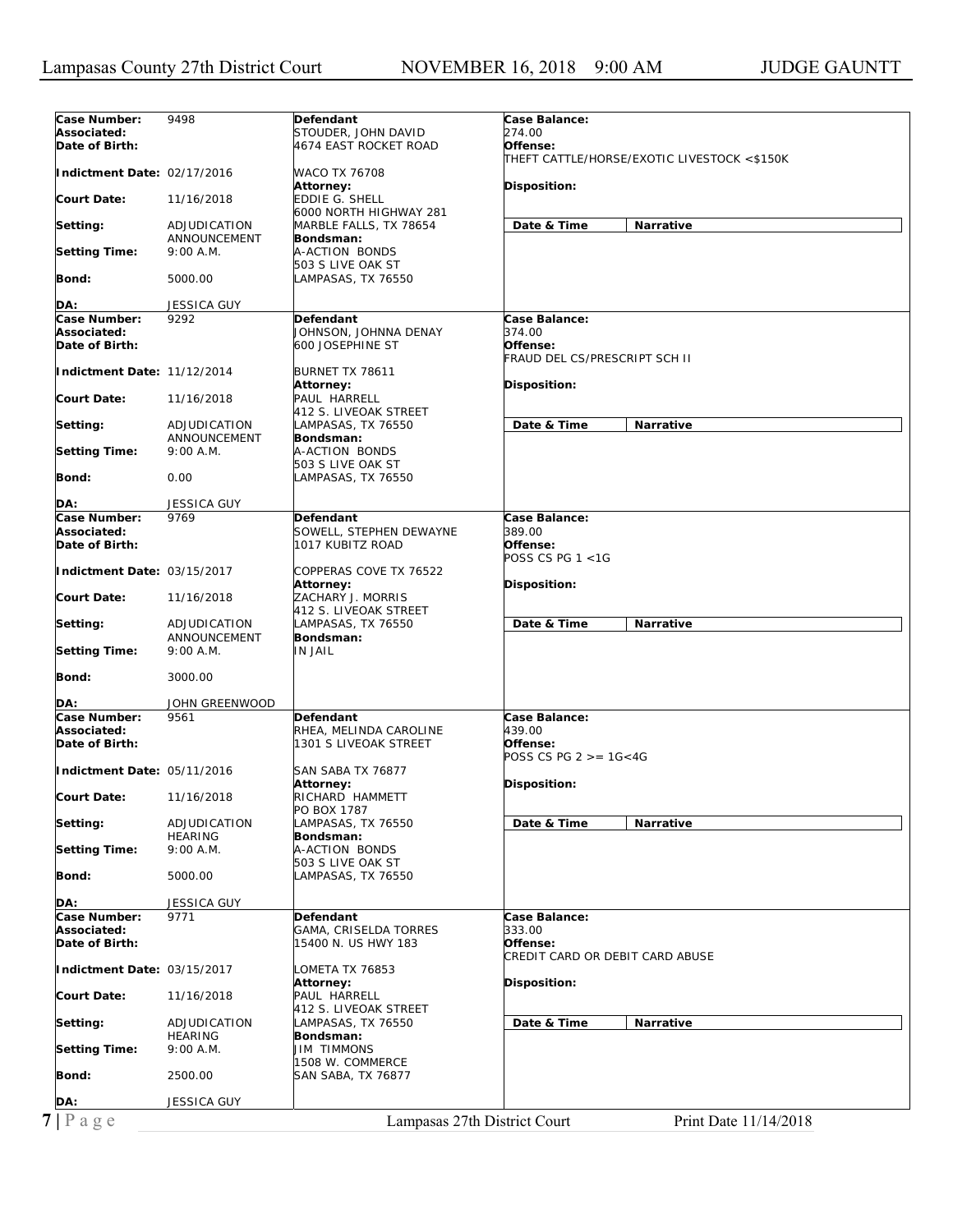| Case Number:                | 8669                  | Defendant                       | <b>Case Balance:</b>                        |
|-----------------------------|-----------------------|---------------------------------|---------------------------------------------|
| Associated:                 |                       | ALLEN, LISA DENISE              | <i>280.00</i>                               |
| Date of Birth:              |                       | 205 AVE F APT 5                 | Offense:                                    |
|                             |                       |                                 | FRAUD USE/POSS IDENTIFYING INFO # ITEMS < 5 |
| Indictment Date: 04/20/2011 |                       | COPPERAS COVE TX 76522          |                                             |
|                             |                       |                                 |                                             |
|                             |                       | Attorney:                       | Disposition:                                |
| <b>Court Date:</b>          | 11/16/2018            | PAUL HARRELL                    |                                             |
|                             |                       | 412 S. LIVEOAK STREET           |                                             |
| Setting:                    | ADJUDICATION          | LAMPASAS, TX 76550              | Date & Time<br>Narrative                    |
|                             | HEARING               | Bondsman:                       |                                             |
| <b>Setting Time:</b>        | 9:00 A.M.             | AABEST BAIL BONDS ALBERT SAENZ  |                                             |
|                             |                       | <b>612 E LEON</b>               |                                             |
| Bond:                       | 10000.00              | GATESVILLE, TX 76528            |                                             |
|                             |                       |                                 |                                             |
| DA:                         | JOHN GREENWOOD        |                                 |                                             |
| Case Number:                | 9915                  | Defendant                       | Case Balance:                               |
|                             |                       |                                 | 284.00                                      |
| Associated:                 | 9913                  | ODOM, CINDI DIANN               |                                             |
| Date of Birth:              |                       | 100 W. ELM / PO BOX 74          | Offense:                                    |
|                             |                       |                                 | POSS CS PG $1 < 1G$                         |
| Indictment Date: 11/15/2017 |                       | LOMETA TX 76853                 |                                             |
|                             |                       | Attorney:                       | Disposition:                                |
| <b>Court Date:</b>          | 11/16/2018            | MATT GROVE                      |                                             |
|                             |                       | 900 E PECAN STREET STE 300-181  |                                             |
| Setting:                    | ADJUDICATION          | PFLUGERVILLE, TX 78660          | Date & Time<br>Narrative                    |
|                             | <b>HEARING</b>        | Bondsman:                       |                                             |
| <b>Setting Time:</b>        | 9:00 A.M.             | JIM TIMMONS                     |                                             |
|                             |                       | 1508 W. COMMERCE                |                                             |
| Bond:                       | 50000.00              |                                 |                                             |
|                             |                       | SAN SABA, TX 76877              |                                             |
|                             |                       |                                 |                                             |
| DA:                         | <b>JESSICA GUY</b>    |                                 |                                             |
| Case Number:                | 9050                  | Defendant                       | Case Balance:                               |
| Associated:                 |                       | PIERCE, FORREST LEE             | 165.00                                      |
| Date of Birth:              |                       | 103 W. DRY                      | Offense:                                    |
|                             |                       |                                 | DEL MARIJ > $1/4$ OZ <= 5LBS                |
| Indictment Date: 06/26/2013 |                       | SAN SABA TX 76877               |                                             |
|                             |                       | Attorney:                       | Disposition:                                |
| <b>Court Date:</b>          | 11/16/2018            | TIM INMAN                       |                                             |
|                             |                       | 1622 CR 315                     |                                             |
| Setting:                    | ADJUDICATION          | SAN SABA, TX 76877              | Date & Time<br>Narrative                    |
|                             | <b>HEARING</b>        |                                 |                                             |
|                             |                       | Bondsman:                       |                                             |
| <b>Setting Time:</b>        | 9:00 A.M.             | HAMRICK'S BAIL BONDS            |                                             |
|                             |                       | 611 E WALLACE                   |                                             |
| Bond:                       | 5000.00               | SAN SABA, TX 76877              |                                             |
|                             |                       |                                 |                                             |
| DA:                         | JOHN GREENWOOD        |                                 |                                             |
| Case Number:                | 10117                 | Defendant                       | Case Balance:                               |
| Associated:                 |                       | MADIGAN, JOHN                   | 224.00                                      |
| Date of Birth:              |                       | 228 CR 3073                     | Offense:                                    |
|                             |                       |                                 | <b>FORGERY FINANCIAL INSTRUMENT</b>         |
| Indictment Date: 01/01/1900 |                       | LAMPASAS TX 76550               |                                             |
|                             |                       |                                 | Disposition:                                |
|                             |                       | Attorney:                       |                                             |
| <b>Court Date:</b>          | 11/16/2018            | EDDIE G. SHELL                  |                                             |
|                             |                       | 6000 NORTH HIGHWAY 281          |                                             |
| Setting:                    | Fugitive from Justice | MARBLE FALLS, TX 78654          | Date & Time<br>Narrative                    |
|                             |                       | Bondsman:                       | ******FUGITIVE FROM<br>10/29/2018 11:09     |
| <b>Setting Time:</b>        | 9:00 A.M.             | IN JAIL                         | JUSTICE **************<br>A.M.              |
|                             |                       |                                 |                                             |
| Bond:                       | 0.00                  |                                 |                                             |
|                             |                       |                                 |                                             |
| DA:                         | JOHN GREENWOOD        |                                 |                                             |
| Case Number:                | 9925                  | Defendant                       | Case Balance:                               |
| Associated:                 |                       | ALKIRE, APRIL DAWN              | 359.00                                      |
| Date of Birth:              |                       | 504 MEGGS BLVD                  | Offense:                                    |
|                             |                       |                                 | POSS CS PG $1 > = 16 < 4G$                  |
|                             |                       |                                 |                                             |
| Indictment Date: 11/15/2017 |                       | COPPERAS COVE TX 76522          |                                             |
|                             |                       | <b>Attorney:</b>                | Disposition:                                |
| <b>Court Date:</b>          | 11/16/2018            | RALEIGH H VAN TREASE            |                                             |
|                             |                       | P.O. BOX 341045 AUSTIN TX 78734 |                                             |
| Setting:                    | Plea of True          | LAKEWAY, TX 78734               | Date & Time<br>Narrative                    |
|                             |                       | Bondsman:                       |                                             |
| <b>Setting Time:</b>        | 9:00 A.M.             | JIM TIMMONS                     |                                             |
|                             |                       | 1508 W. COMMERCE                |                                             |
| Bond:                       | 0.00                  | SAN SABA, TX 76877              |                                             |
|                             |                       |                                 |                                             |
| DA:                         | JOHN GREENWOOD        |                                 |                                             |
|                             |                       |                                 |                                             |
| $8 P \text{ a } g e$        |                       | Lampasas 27th District Court    | Print Date 11/14/2018                       |
|                             |                       |                                 |                                             |